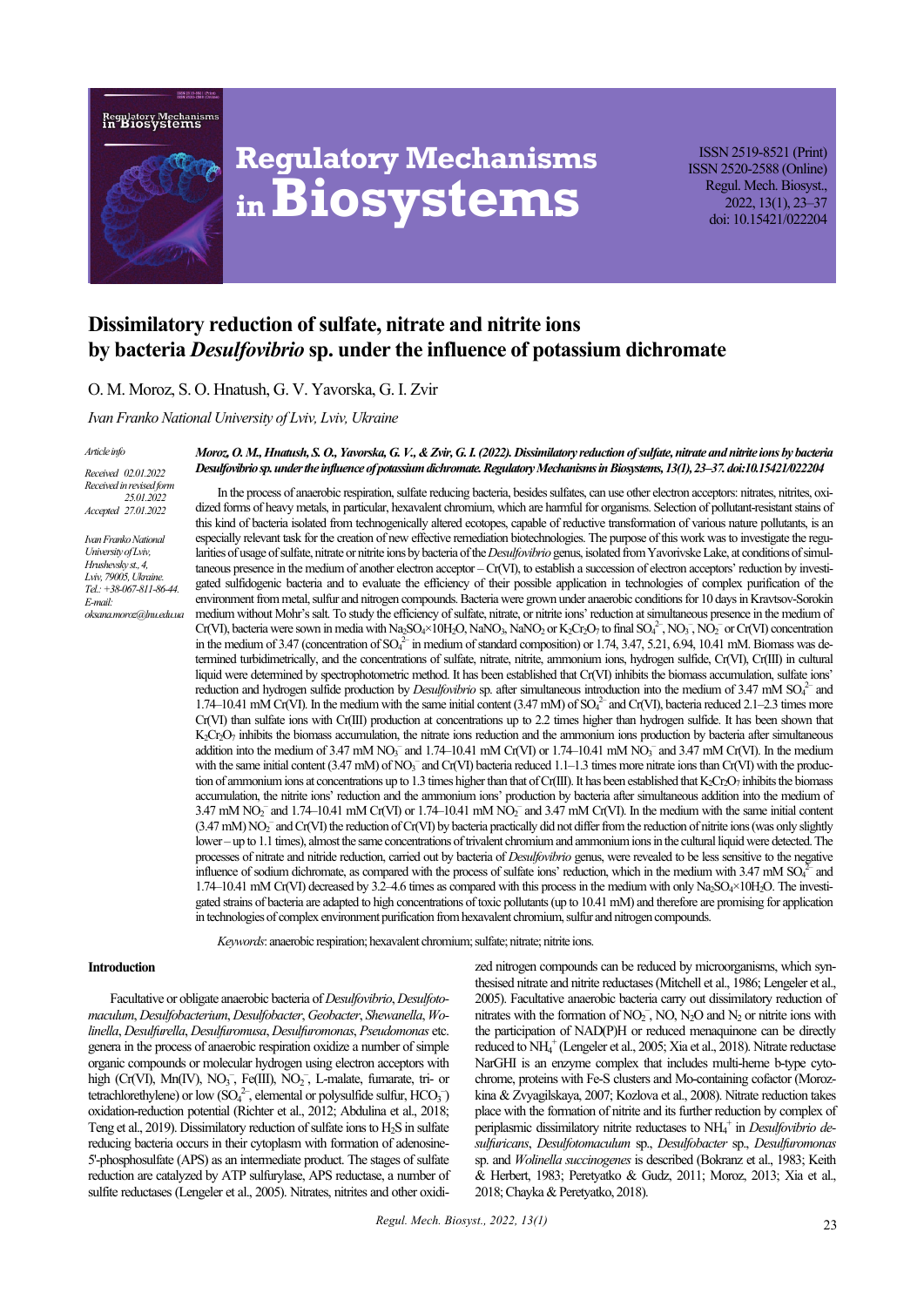Bacteria which reduce sulfates, nitrates, nitrites and oxidized forms of heavy metals occupy close ecological niches, providing various links in the cycle of chemical elements in nature (Barton et al., 2015; Yan et al., 2018). The structure and properties of the components of electron transport chain and enzymes, involved in the process of dissimilatory reduction of oxidized metal forms, have been intensively studied in recent years in connection with the ability of metal reducing bacteria in the process of anaerobic respiration to release electrons into the medium (Gescher & Kappler, 2012; Richter et al., 2012; Breuer et al., 2015), due to which exoelectrogenic anaerobic bacteria are considered as the high effective anode biocatalysts in microbial fuel cells (Fitzgerald et al., 2013; Prokhorova et al., 2017; Simonte et al., 2017; Hnatush & Maslovska, 2018). Soluble and insoluble metal compounds are reduced outside the cells of metal reducing bacteria by a system of membrane-bound metal reductases (multi-heme c-type cytochromes) (Gescher & Kappler, 2012; Richter et al., 2012; Breuer et al., 2015), therefore electrons are released into the medium. Metal ions or oxoanions (depending on the concentration, physical and chemical conditions of medium) can be reduced by microorganisms not only on the cell surface but also between the inner and outer membranes, in the periplasm, internal compartments and cytoplasm (Kozlova et al., 2008; Richter et al., 2012). In cells, they interact with intracellular reductants (such as amino acids, nucleotides, sugars, organic acids, glutathione, flavoenzymes, vitamins), generate chemical active intermediates, free radicals and can cause oxidative stress (Viti et al., 2012; Hnatush & Maslovska, 2018).

Sulfidogenic bacteria of the *Desulfovibrio* genus attract the attention of researchers as potential agents for the purification of waters contaminated with hydrogen sulfide and heavy metals. These bacteria as a result of dissimilatory sulfate reduction produce the hydrogen sulfide that interacts with divalent metal ions with formation of insoluble sulfides, which are thus removed from the natural cycle (Gudz et al., 2011; Kiran et al., 2017; Moroz et al., 2018). Sedimentation of sulfides can occur outside the cells of microorganisms, in the cells or on the cell surface at pH 3–9 (Kuznetsov et al., 2015). The efficiency of microbiological precipitation of metal ions in the form of MeS by hydrogen sulfide, produced by bacteria, depends on the concentration of hydrogen sulfide, which they produce in the process of dissimilatory sulfate reduction (Gudz et al., 2011; Kiran et al., 2017; Moroz et al., 2018). On the other hand, the intensity of anaerobic respiration of microorganisms in contaminated ecotopes is determined by the level of their adaptation to unfavourable conditions of environment (Viti et al., 2014; Mustapha & Halimoon, 2015; Kiran et al., 2017). These bacteria oxidize organic substrates using metals with variable valence as electron acceptors, reduce and transform them into nontoxic or less toxic forms for living organisms (Kuznetsov et al., 2015; Moroz et al., 2017a).

Chromium is the most abundant heavy metal in the lithosphere  $(69 \mu g/g)$ . This metal is introduced into the environment from natural sources such as volcanic eruptions, forest fires, and weathering, but the largest contribution to the deposition of chromium in the biosphere is the result of anthropogenic activities (electroplating, steel, and automobile manufacturing, wood treatment, leather tanning, pigments in dyes, paints, inks, plastics, and military defense applications) (Viti et al., 2014). TheCr(VI) is soluble, highly toxic to living organisms, mutagenic, and carcinogenic to humans. Cr(III) is relatively insoluble under natural conditions and therefore less toxic than Cr(VI) (Sobol & Schiestl, 2012; Viti et al., 2014). Nonetheless Cr(III) affects DNA replication, causes mutagenesis, and alters the structure and activity of enzymes, reacting with their carboxyl and thiol groups. Sulfate uptake in bacteria is carried out by sulfate permeases that belong to the SulT (CysPTWA), SulP, CysP/(PiT), and CysZ families. The chromate oxyanions are structurally related to sulfate ions and its uptake occurs mainly through sulfate permeases (Aguilar-Barajas et al., 2011; Hoffmann et al., 2017). Cr(VI), penetrating the cell membrane of *Shewanella oneidensis* MR-1, *Pseudomonas putida* F1, *Cupriavidus metallidurans* CH34, *Arthrobacter* sp. FB24 by the ABC sulfate transporter system (Aguilar-Barajas et al., 2011), interacts with intracellular reductants and generates chemically active intermediates Cr(V) or Cr(IV), free radicals and Cr(III) as the end product (Viti et al., 2014). Reduction of Cr(VI) to Cr(V) is combined with the formation of  $H_2O_2$ . The interaction of  $Cr(V)$  with  $H_2O_2$  leads to the formation of hydroxyl

radicals. It is believed that the genotoxicity and toxicity of Cr(VI) is due to damage to DNA and proteins, respectively, oxygen radicals, formed as a result of its reduction (Sobol & Schiestl, 2012).

Cr(VI) at low concentrations may slightly stimulate the growth of microorganisms, but at high content in the medium it modifies the expression of genes whose products are involved in transport and metabolism of carbohydrates, amino acid conversion, production and use of energy in the form of ATP etc. Under the influence of 1 and 5 mM Cr(VI) in *S. oneidensis* MR-1 and *Arthrobacter* sp. FB24, respectively, decreases the number of enzymes involved in the synthesis of phosphoenolpyruvate and pyruvate, components of pyruvate dehydrogenase complex, aldehyde dehydrogenase, which leads to decrease in biomass accumulation (Viti et al., 2014).

To persist in Cr(VI)-contaminated environments, microorganisms must have efficient systems to neutralize the negative effects of this form of chromium. The systems involve detoxification or repair strategies such as Cr(VI) efflux pumps, Cr(VI) reduction to Cr(III), and activation of enzymes involved in the detoxification of active oxygen forms, repair of DNA damage. Determinants of chromate and dichromate resistance localized in chromosomal and/or plasmid DNA (genes encoding proteins involved in their transport across the membrane) have been described (Caballero-Flores et al., 2011). Other known mechanisms of resistance to Cr(VI) are specific removal of chromate ions from the cytoplasm by pumping systems or extracellular reduction of Cr(VI) to Cr(III) (Belchik et al., 2011; Richter et al., 2012; Viti et al., 2014). Under anaerobic conditions *Deinococcus radiodurans* R1, *S. oneidensis* MR-1 and others use Cr(VI) as an electron acceptor (Belchik et al., 2011). Cytochromes MtrA, MtrB, MtrC and OmcA *S. oneidensis* MR-1 are involved in dissimilatory reduction of not only Cr(VI) but also Fe(III), U(VI), Tc(VII), and moreover it was found that MtrC and OmcA are terminal reductases of extracellular Cr(VI) reduction (Belchik et al., 2011; Jing et al., 2020). Membranebound metal reductases in gram-negative bacteria are associated with the outer side of the membrane to reduction metal ions outside the cell (Lengeler et al., 2005; Richter et al., 2012). Three-, tetra- and deca-heme c-type cytochromes in *Shevanella frigidimarina*, *Desulfovibrio vulgaris*, *Desulfuromonas acetoxidans* are localized between the inner and outer membranes and in the periplasm, through which electrons from the cytoplasm from the reactions of organic compounds oxidation are transferred to the outside the cells, where the metal ions are actually reduced (Gescher & Kappler, 2012).

Sewage of many industrial enterprises, flooded sulfur deposits, waste heaps of coal mines, landfills for municipal and industrial waste contain, in addition to sulfur, carbon and nitrogen compounds, heavy metals and radionuclides, the content of which exceeds the maximum permissible concentrations (Kuzmishyna-Diakiv & Hnatush 2015; Tarabas et al., 2017). The danger of heavy metals is due to their bioaccumulation and concentration during the trophic chains movement. At high content in natural media heavy metals cause a toxic effect on living organisms, which reduces biodiversity and productivity of ecosystems (Kuznetsov et al., 2015). In natural conditions, where there are mainly several possible electron acceptors of anaerobic respiration, bacteria first of all reduce acceptors with higher standard oxidation-reduction potential. Although the succession of electron acceptors' reduction by microorganisms is determined by electrochemical laws, the issue it is not sufficiently clear. In various microorganisms, the succession of reduction of elements with variable valence is determined genetically and controlled by complex regulatory mechanisms (Lengeler et al., 2005; Kozlova et al., 2008; Rosenberg et al., 2014).

Unlike *Desulfovibrio vulgaris*, *D. desulfuricans* is able to use nitrate as an alternative to sulfate as the terminal electron acceptor to support growth. Nitrate reduction is catalysed by a periplasmic nitrate reductase encoded in the napCMADGH genes (Marietou et al., 2009). Expression of the nitrate reductase operon in the strain *D. desulfuricans* 27774 is induced during growth in the presence of nitrate, but repressed by sulfate, even in the presence of nitrate (Marietou et al., 2009). Nitric oxide is an obligate intermediate during denitrification, but bacteria that reduce nitrate to ammonia also generate small quantities of NO, which in turn activates a protective nitrosative stress response. Hcp in sulfate reducing bacteria is a high affinity nitric oxide reductase that protects cytoplasmic proteins from nitrosative damage by NO generated as a side product of nitrite reduction to ammonia (Cadby et al., 2017). Although nitrate and nitrite reduction are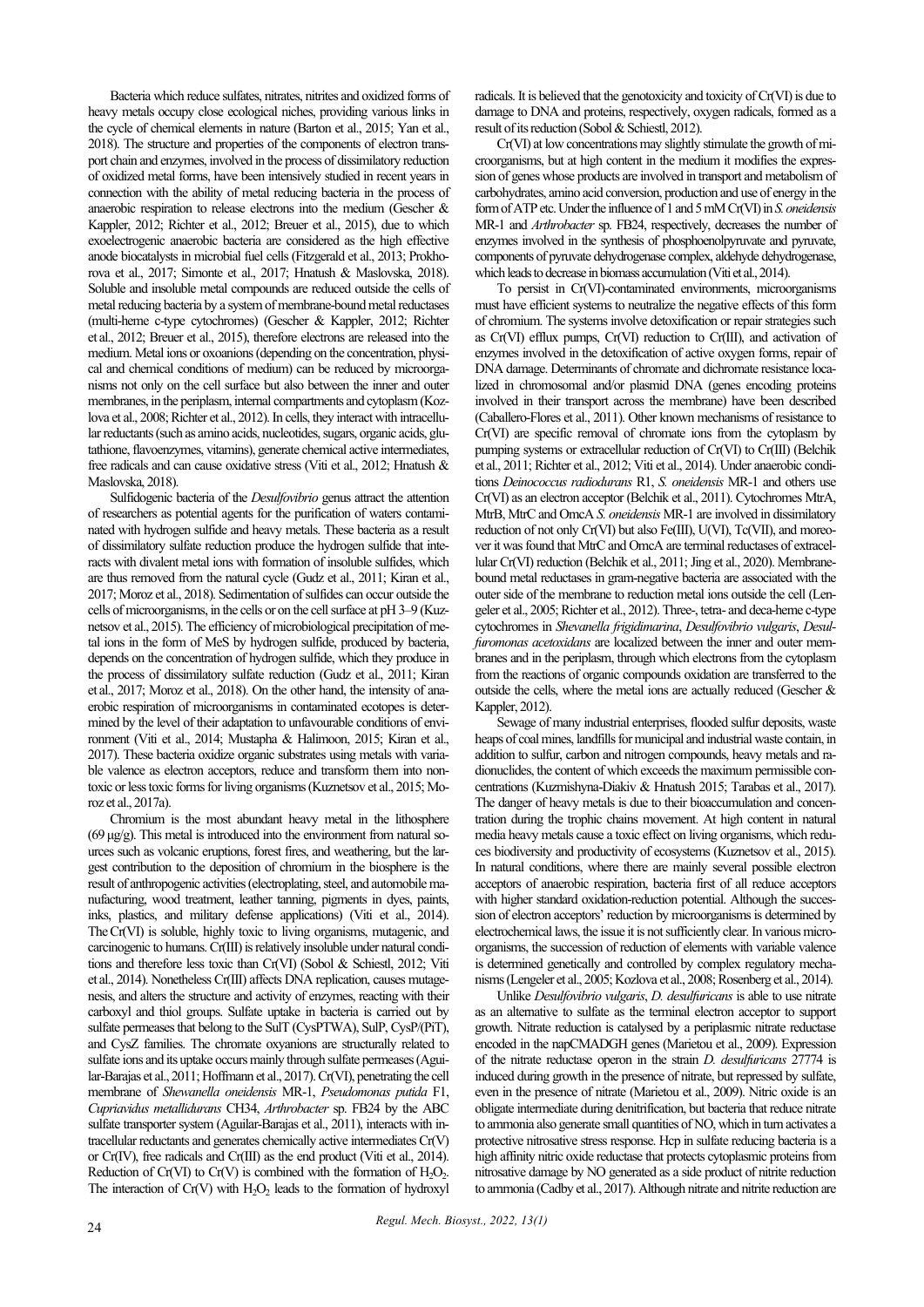tightly regulated in response to substrate availability, the global responses to nitrate or NO were largely regulated independently. In *D. desulfuricans* 27774 multiple NADH dehydrogenases, transcription factors of different function and genes for iron uptake were differentially expressed in response to electron acceptor availability or nitrosative stress (Cadby et al., 2017).

In technogenic reservoirs there are often several possible electron acceptors of anaerobic respiration. The succession of their reduction by microorganisms is not well understood, it may be different in bacteria strains of the same genus (Rosenberg et al., 2014). Selection of pollutant-resistant strains of sulfate reducing bacteria isolated from technogenically altered ecotopes, capable of reductive transformation of various nature pollutants, is an especially relevant task for the creation of biotechnologies for purification (Kozlova et al., 2008; Kuznetsov et al., 2015; Basniwal et al., 2017; Li et al., 2018; Teng et al., 2019). Previously we have shown that bacteria of *Desulfovibrio* genus in addition to oxidized forms of sulfur or nitrogen can reduce oxidized forms of heavy metals, in particular, Cr(VI), transforming them into compounds less toxic to living organisms (Moroz et al., 2016, 2017a, 2017b). The purpose of this work was to investigate the regularities of sulfate, nitrate or nitrite ions usage by these bacteria at conditions of simultaneous presence in the medium of another electron acceptor – Cr(VI), to establish a succession of electron acceptors' reduction by strains of sulfidogenic bacteria of *Desulfovibrio* genus isolated by us from Yavorivske Lake and to evaluate the efficiency of their possible application in technologies of complex purification of the environment from metal, sulfur and nitrogen compounds.

#### **Materials and methods**

Sulfate reducing bacteria *Desulfovibrio desulfuricans* IMV K-6, *Desulfovibrio* sp. Yav-6, *Desulfovibrio* sp. Yav-8, isolated by us earlier from Yavorivske Lake, were identified at Microbiology Department of Ivan Franko National University of Lviv (Peretyatko et al., 2006; Moroz, 2010). Strain *D. desulfuricans*IMV K-6 has been stored in the depository of D. K. Zabolotny Institute of Microbiology and Virology of the NAS of Ukraine since 2009.

Bacteria were grown for 10 days in Kravtsov-Sorokin medium (Gudz et al., 2014) without  $SO_4^2$  and without Mohr's salt of the folowing composition (g/L): NaH<sub>2</sub>PO<sub>4</sub>×12H<sub>2</sub>O (0.84), K<sub>2</sub>HPO<sub>4</sub> (0.50), NH<sub>4</sub>Cl (0.16),  $MgCl<sub>2</sub>×6H<sub>2</sub>O (0.10)$ , sodium lactate (NaC<sub>3</sub>H<sub>5</sub>O<sub>3</sub>) (2.00), at a temperature of 30 ºC in test tubes (25 mL), completely topped up by the medium. Before bacteria seeding,  $0.05$  mL of Na<sub>2</sub>S×9H<sub>2</sub>O (1%) sterile solution was added to the medium. A sterile 10 N NaOH solution was used to provide pH of the medium to 7.2. Bacteria were sown in the medium to initial concentration of cells of 0.1 mg/mL. Solutions of sodium fumarate  $(C_4H_3NaO_4)$ , Na<sub>2</sub>SO<sub>4</sub>×10H<sub>2</sub>O, NaNO<sub>3</sub>, NaNO<sub>2</sub>, K<sub>2</sub>Cr<sub>2</sub>O<sub>7</sub> were sterilized separately and placed into the medium before seeding of the cells at different concentrations. Into media with  $C_4H_3NaO_4$ ,  $K_2Cr_2O_7$  or NaNO<sub>3</sub> or NaNO<sub>2</sub> 0.017 mM cysteine  $(C_3H_7NO_2S)$  was introduced to provide the assimilation needs of bacteria in sulfur (Lengeler et al., 2005). To media with NaNO<sub>3</sub>, NaNO<sub>2</sub> and  $K_2Cr_2O_7$  or without it the NH<sub>4</sub>Cl was not added.

To determine the efficiency of sulfate, nitrate, or nitrite ions reduction at simultaneous presence in the medium of potassium dichromate (the medium with two electron acceptors:  $SO_4^2$ ,  $NO_3^-$  or  $NO_2^-$  and  $Cr(VI)$ ), cells were previously cultivated in the medium with sodium fumarate (3.47mM) as an electron acceptor and sodium lactate (17.86 mM) as an electron donor to the middle of the exponential growth phase. Bacteria were sown in a media with sodium lactate (17.86 mM), to which 1 M solutions of  $Na<sub>2</sub>SO<sub>4</sub>×10H<sub>2</sub>O$ , NaNO<sub>3</sub> or NaNO<sub>2</sub> were added to their final concentration in the medium of 3.47 mM (concentration of  $SO_4^{2-}$  in medium of standard composition) and different volumes of the sterile 1 M solution of  $K_2Cr_2O_7$  to final Cr(VI) concentrations in the medium of 1.74, 3.47, 5.21, 6.94, 10.41 mM, which is in 0.5, 1.0, 1.5, 2.0 and 3.0 times different from the standard electron acceptor content in Kravtsov-Sorokin medium. Bacteria were also sown in a medium with sodium lactate at the same concentration, to which different volumes of the sterile 1 M solutions of  $NaNO<sub>3</sub>$  or  $NaNO<sub>2</sub>$  were added to their final concentrations in the medium of 1.74, 3.47, 5.21, 6.94, 10.41 mM and the sterile 1 M solution of  $K_2Cr_2O_7$  to final Cr(VI) concentration in the medium of 3.47 mM. The cells were also sown in a media with sodium lactate, to which were

added sterile 1 M solutions of  $Na_2SO_4\times10H_2O$ , NaNO<sub>3</sub>, NaNO<sub>2</sub> or  $K_2Cr_2O_7$  to final  $SO_4^{2-}$ ,  $NO_3^-$ ,  $NO_2^-$  or  $Cr(VI)$  concentration in the medium of 3.47 mM, to test the bacteria growth in media with sulfate, nitrate, nitrite ions or Cr(VI) as the sole electron acceptor (control). Into the media without bacteria the solutions of  $Na<sub>2</sub>SO<sub>4</sub>×10H<sub>2</sub>O$ ,  $NaNO<sub>3</sub>$ ,  $NaNO<sub>2</sub>$  or  $K_2Cr_2O_7$  were added to final  $SO_4^{2-}$ ,  $NO_3^-$ ,  $NO_2^-$  or  $Cr(VI)$  concentration in the medium of 3.47 mM to verify their spontaneous reduction. Different volumes of the 1 M solution of  $K_2Cr_2O_7$  in the medium to obtain required Cr(VI) concentrations were calculated taking into account the molecular weight of the compound and atomic mass of chromium (two atoms), since it is known that in aqueous solutions dichromate ions are hydrolysed to form of HCrO<sub>4</sub>:  $Cr_2O_7^{2-} + H_2O \rightleftharpoons 2HCrO_4^-$  (Mandich, 1997). Therefore, to obtain the same content  $SO_4^2$ ,  $NO_3^-$ ,  $NO_2^-$  or  $Cr(VI)$ the molar concentration of  $K_2Cr_2O_7$  in the medium was twice lower than other compounds  $(Na_2SO_4\times10H_2O, NaNO_3, NaNO_2)$  that contain one atom of sulfur or nitrogen. Biomass, the concentrations of sulfate, nitrate or nitrite ions, Cr(VI), Cr(III), hydrogen sulfide or ammonium ions in cultural liquid were determined on 10 day or 1, 2, 4, 6, 8, 10 days of growth. By the difference between the initial and residual content of electron acceptors in the medium was calculated the efficiency (%) of their reduction by bacteria, based on the ratio of molar concentrations of reduced by bacteria sulfate, nitrate, nitrite ions or Cr(VI) in the process of anaerobic respiration and their concentrations at the beginning of cultivation, which were taken as 100%.

Biomass was determined turbidimetrically using the photoelectrocolorimeter KFK-3 by the optical density of the cell suspension by measuring it at a wavelength of 340 nm in a cuvette with an optical way of 3 mm and calculated using the formula: C,  $g/L = (E_{340} \times n) / K$ , where  $E_{340}$  – extinction ( $\lambda$  = 340 nm); n – dilution factor; K – coefficient of recalculation, obtained from the calibration curve of the dependence of extinction from the mass of dry cells, determined by the weight method, and equal to 0.19 (Gudz et al., 2014). In a cultural liquid, separated from the cells by centrifugation (4025 g, 15 min), were determined the concentrations of sulfate ions by turbidimetric method for the formation of barium sulfate after precipitation of sulfates by barium chloride, nitrate ions (after their reduction to nitrites in the presence of  $Zn$ :MnSO<sub>4</sub> (1:100) powder as a reducing agent) and nitrite ions by spectrophotometric method which relies on a diazotization reaction with a Griess reagent (n-(1-naphthyl)ethylenediamine dihydrochloride, sulfanil and acetic acid) (Granger, 1996), Cr(VI) colorimetrically by interaction with 1,5-diphenylcarbazide in acid solution, Cr(III) by reaction with chromazurol S, hydrogen sulfide by spectrophotometric method for the formation of methylene blue and ammonium ions by colorimetric method for the formation of indophenol (Gudz et al., 2014).

Experiments were repeated three times with three parallel formulations for each variant of experimental and control conditions. The obtained data were processed by standard methods of variation statistics. The data of research results were expressed as mean value (х) and standard deviation  $(\pm SD)$  of three measurements. The reliability of the difference between experimental and control variants was evaluated using ANOVA. Differences were considered statistically significant at  $P < 0.05$ .

## **Results**

The efficiency of biological methods for purifying the environment from pollutants depends not only on the metabolic activity of the selected strains of bacteria, but primarily on their resistance to metal compounds. Therefore, we studied the ability of *Desulfovibrio* sp. bacteria to reduce in the process of anaerobic respiration sulfate, nitrate or nitrite ions with the simultaneous presence in the medium of  $K_2Cr_2O_7$  at different concentrations. The bacteria were sown in media, to which 3.47 mM  $Na<sub>2</sub>SO<sub>4</sub>×$  $10H<sub>2</sub>O$  and  $K<sub>2</sub>Cr<sub>2</sub>O<sub>7</sub>$  at different concentrations were added.

The bacteria were also sown in media with  $Na<sub>2</sub>SO<sub>4</sub>×10H<sub>2</sub>O$  or  $K_2Cr_2O_7$  to final  $SO_4^2$  or Cr(VI) concentration in the medium of 3.47mM, to test the bacteria growth in the media with sulfate ions or hexavalent chromium as the sole electron acceptor (Table 1). After 10 days of growth the biomass of bacteria in the medium with  $Na<sub>2</sub>SO<sub>4</sub>×$ 10H<sub>2</sub>O was 2.1–2.2 times higher than in the medium with  $K_2Cr_2O_7$ . After the simultaneous addition of  $Na<sub>2</sub>SO<sub>4</sub>×10H<sub>2</sub>O$  and  $K<sub>2</sub>Cr<sub>2</sub>O<sub>7</sub>$  to the cultiva-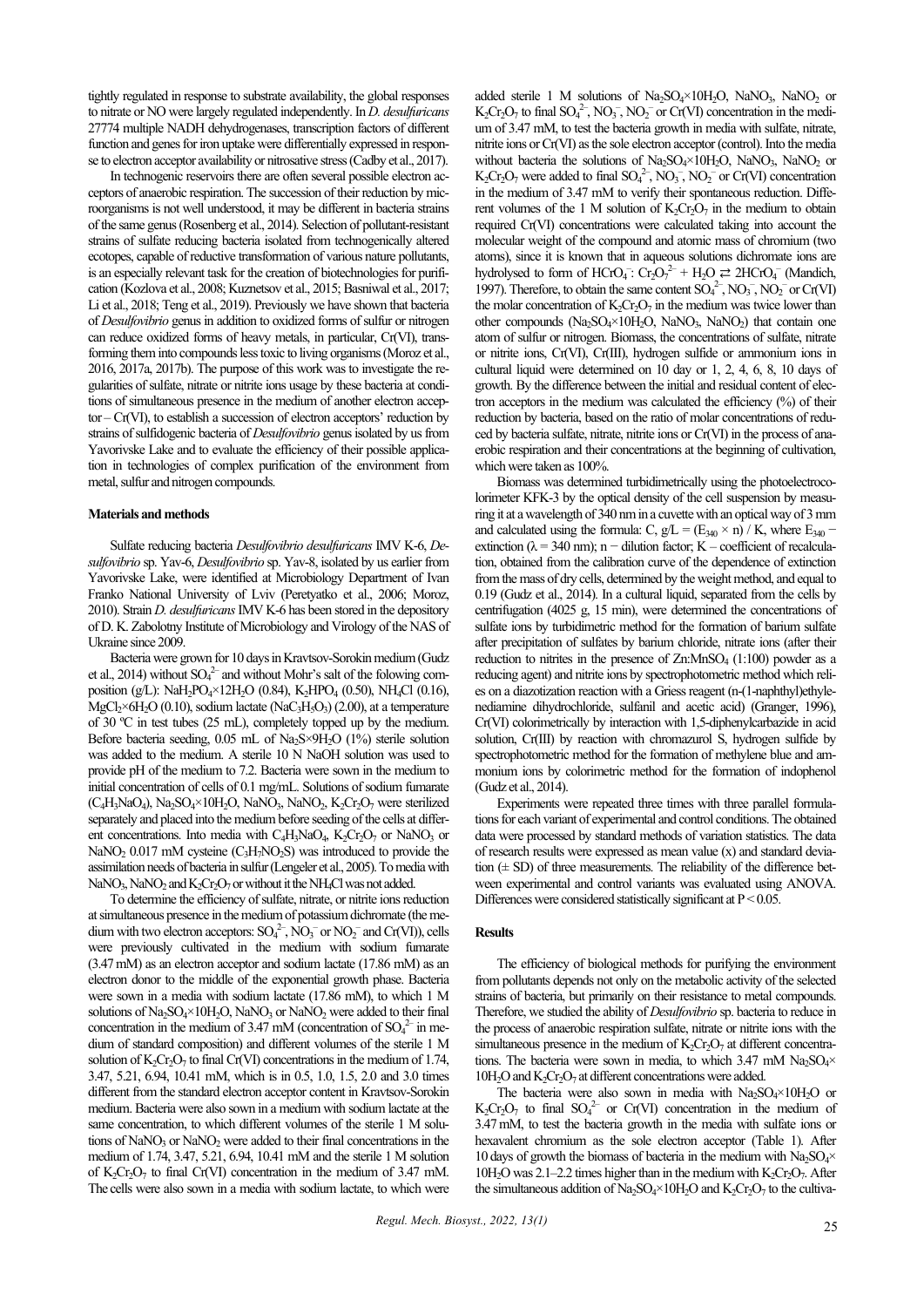tion medium with growing of Cr(VI) concentrations a gradual decrease in the biomass accumulation by bacteria was observed, compared to growth in the media with only  $\text{Na}_2\text{SO}_4\times10\text{H}_2\text{O}$ . In the medium with 3.47 mM  $SO_4^2$  and 10.41 mM Cr(VI) the growth of bacteria was decreased 1.9– 2.6 times, compared with growth in the medium with  $Na<sub>2</sub>SO<sub>4</sub>×10H<sub>2</sub>O$ . In the media with  $Na_2SO_4 \times 10H_2O$  and  $K_2Cr_2O_7$  with increasing of Cr(VI) concentrations also a gradual (3.2–4.6 fold) decreasing in the efficiency of sulfate ions reduction by bacteria was detected as compared with their reduction in the medium with only  $Na<sub>2</sub>SO<sub>4</sub>×10H<sub>2</sub>O$  (94.0–96.0%, Fig. 1a). In this medium the cells produced 0.67–1.01 mM hydrogen sulfide (control  $-2.73-2.94$  mM, Table 1). The efficiency of Cr(VI) reduction by bacteria in a medium with  $Na<sub>2</sub>SO<sub>4</sub>×10H<sub>2</sub>O$  and  $K<sub>2</sub>Cr<sub>2</sub>O<sub>7</sub>$  was found to be 1.2–2.2 times lower as compared with its reduction in the

medium with only  $K_2Cr_2O_7$  (71.8–74.4%, Fig. 1b). In the medium with Na<sub>2</sub>SO<sub>4</sub>× 10H<sub>2</sub>O and K<sub>2</sub>Cr<sub>2</sub>O<sub>7</sub> bacteria produced 1.02–3.64 mM of  $Cr(III)$  (control  $-2.41-2.56$  mM, Table 1).

In the medium with  $Na_2SO_4\times10H_2O$  and  $K_2Cr_2O_7$  without bacteria the efficiency of sulfate ions and Cr(VI) reduction was found to be insignificant and did not exceed 3.2% and 4.6%, respectively (Fig. 1). Thus, it has been established that Cr(VI) inhibits the biomass accumulation, sulfate ions reduction and hydrogen sulfide production by bacteria *Desulfovibrio* sp. after simultaneous introduction into the medium of 3.47 mM  $SO_4^2$ and Cr(VI) (1.74–10.41 mM). In the medium with the same initial content  $(3.47 \text{ mM})$  of  $SO_4^{2-}$  and Cr(VI) bacteria reduced 2.1–2.3 times more Cr(VI) than sulfate ions with Cr(III) production at concentrations up to 2.2 times higher than hydrogen sulfide.



**Fig. 1.** Efficiency of 3.47 mM SO<sub>4</sub><sup>2-</sup> (*a*) and 1.74–10.41 mM Cr(VI) (*b*) reduction by *Desulfovibrio* sp. after 10 days of growth in media with Na<sub>2</sub>SO<sub>4</sub> × 10H<sub>2</sub>O or K<sub>2</sub>Cr<sub>2</sub>O<sub>7</sub> ( $x \pm SD$ , n=3): designation on the horizontal axis: control – 3.47 mM sulfate ions (*a*), 3.47 mM Cr(VI) (*b*); *1* – 3.47 mM sulfate ions and 1.74 mM Cr(VI); *2* – 3.47 mM sulfate ions and 3.47 mM Cr(VI); *3* – 3.47 mM sulfate ions and 5.21 mM Cr(VI); *4* – 3.47 mM sulfate ions and 6.94 mM Cr(VI);  $5 - 3.47$  mM sulfate ions and 10.41 mM Cr(VI);  $6 - 3.47$  mM sulfate ions (without bacteria)  $(a)$ ,  $3.47$  mM Cr(VI) (without bacteria)  $(b)$ ; \* − the data were statistically significant as compared with the control (Р < 0.05)

#### **Table 1**

Reduction of 3.47 mM  $\text{SO}_4^2$  and 1.74–10.41 mM Cr(VI) by *Desulfovibrio* sp. after 10 days of growth in media with Na<sub>2</sub>SO<sub>4</sub>  $\times$  10H<sub>2</sub>O or K<sub>2</sub>Cr<sub>2</sub>O<sub>7</sub> (x  $\pm$  SD, n = 3)

| Strain                          | Electron acceptors                                      | Residual content in cultural liquid, mM |                 | $Cr(III)$ , mM  | $S^2$ , mM      | Biomass, g/L    |
|---------------------------------|---------------------------------------------------------|-----------------------------------------|-----------------|-----------------|-----------------|-----------------|
|                                 | of anaerobic respiration                                | SO <sub>4</sub> <sup>2</sup>            | Cr(VI)          |                 |                 |                 |
|                                 | $3.47 \text{ mM } SO42$                                 | $0.19 \pm 0.01$                         |                 | $\theta$        | $2.85 \pm 0.02$ | $2.50 \pm 0.03$ |
|                                 | $3.47 \text{ mM } SO_4^{2-}$ (wb)                       | $3.36 \pm 0.03$                         |                 | $\Omega$        | $0.08 \pm 0.01$ | $\Omega$        |
|                                 | 3.47 mM $SO_4^2$ and 1.74 mM Cr(VI)                     | $2.48 \pm 0.01$                         | $0.65 \pm 0.07$ | $1.02 \pm 0.02$ | $0.91 \pm 0.04$ | $2.46 \pm 0.08$ |
| $D.$ desul-                     | $3.47 \text{ mM } SO_4^2$ and $3.47 \text{ mM } Cr(VI)$ | $2.59 \pm 0.04$                         | $1.47 \pm 0.02$ | $1.93 \pm 0.09$ | $0.86 \pm 0.09$ | $2.22 \pm 0.03$ |
| furicans                        | 3.47 mM $SO_4^2$ and 5.21 mM Cr(VI)                     | $2.61 \pm 0.02$                         | $2.42 \pm 0.06$ | $2.66 \pm 0.07$ | $0.83 \pm 0.07$ | $1.83 \pm 0.04$ |
| IMV K-6                         | $3.47 \text{ mM } SO_4^2$ and 6.94 mM Cr(VI)            | $2.66 \pm 0.07$                         | $3.97 \pm 0.04$ | $2.92 \pm 0.04$ | $0.74 \pm 0.08$ | $1.47 \pm 0.07$ |
|                                 | 3.47 mM $SO_4^2$ and 10.41 mM Cr(VI)                    | $2.70 \pm 0.09$                         | $7.04 \pm 0.02$ | $3.32 \pm 0.02$ | $0.69 \pm 0.07$ | $1.02 \pm 0.07$ |
|                                 | 3.47 mM Cr(VI)                                          |                                         | $0.98 \pm 0.06$ | $2.41 \pm 0.03$ | $\Omega$        | $1.22 \pm 0.05$ |
|                                 | $3.47 \text{ mM Cr(VI)}$ (wb)                           |                                         | $3.31 \pm 0.05$ | $0.14 \pm 0.01$ | $\Omega$        | $\Omega$        |
|                                 | $3.47 \text{ mM } SO_4^2$                               | $0.14 \pm 0.02$                         |                 |                 | $2.94 \pm 0.05$ | $2.61 \pm 0.02$ |
|                                 | $3.47 \text{ mM } SO_4^{2-}$ (wb)                       | $3.36 \pm 0.03$                         |                 |                 | $0.08 \pm 0.01$ |                 |
|                                 | 3.47 mM $SO_4^2$ and 1.74 mM Cr(VI)                     | $2.53 \pm 0.02$                         | $0.67 \pm 0.04$ | $1.04 \pm 0.04$ | $0.92 \pm 0.09$ | $2.52 \pm 0.05$ |
| Desul-                          | $3.47 \text{ mM } SO_4^2$ and $3.47 \text{ mM } Cr(VI)$ | $2.58 \pm 0.05$                         | $1.53 \pm 0.02$ | $1.89 \pm 0.07$ | $0.87 \pm 0.01$ | $2.33 \pm 0.04$ |
| fovibrio sp.                    | 3.47 mM $SO_4^2$ and 5.21 mM Cr(VI)                     | $2.66 \pm 0.07$                         | $2.53 \pm 0.07$ | $2.63 \pm 0.01$ | $0.79 \pm 0.02$ | $1.98 \pm 0.02$ |
| Yav-6                           | 3.47 mM $SO_4^2$ and 6.94 mM Cr(VI)                     | $2.73 \pm 0.01$                         | $3.63 \pm 0.05$ | $3.29 \pm 0.09$ | $0.71 \pm 0.06$ | $1.72 \pm 0.09$ |
|                                 | 3.47 mM $SO_4^2$ and 10.41 mM Cr(VI)                    | $2.74 \pm 0.05$                         | $6.71 \pm 0.01$ | $3.64 \pm 0.08$ | $0.68 \pm 0.03$ | $1.40 \pm 0.09$ |
|                                 | 3.47 mM Cr(VI)                                          |                                         | $0.96 \pm 0.08$ | $2.45 \pm 0.01$ | $\Omega$        | $1.23 \pm 0.08$ |
|                                 | $3.47 \text{ mM Cr(VI)}$ (wb)                           |                                         | $3.31 \pm 0.05$ | $0.14 \pm 0.01$ | 0               | 0               |
|                                 | $3.47 \text{ mM } SO_4^2$                               | $0.21 \pm 0.02$                         |                 | 0               | $2.73 \pm 0.08$ | $2.62 \pm 0.06$ |
|                                 | $3.47 \text{ mM } SO_4^{2-}$ (wb)                       | $3.36 \pm 0.03$                         |                 |                 | $0.08 \pm 0.01$ | $\Omega$        |
|                                 | 3.47 mM $SO_4^2$ and 1.74 mM Cr(VI)                     | $2.44 \pm 0.08$                         | $0.64 \pm 0.04$ | $1.02 \pm 0.04$ | $1.01 \pm 0.08$ | $2.41 \pm 0.02$ |
| Desul-<br>fovibrio sp.<br>Yav-8 | $3.47 \text{ mM } SO_4^2$ and $3.47 \text{ mM } Cr(VI)$ | $2.52 \pm 0.04$                         | $1.45 \pm 0.02$ | $1.97 \pm 0.07$ | $0.93 \pm 0.09$ | $2.24 \pm 0.03$ |
|                                 | 3.47 mM $SO_4^2$ and 5.21 mM Cr(VI)                     | $2.60 \pm 0.01$                         | $2.63 \pm 0.08$ | $2.55 \pm 0.01$ | $0.82 \pm 0.05$ | $1.74 \pm 0.02$ |
|                                 | 3.47 mM $SO_4^2$ and 6.94 mM Cr(VI)                     | $2.64 \pm 0.07$                         | $3.79 \pm 0.04$ | $2.99 \pm 0.09$ | $0.78 \pm 0.02$ | $1.35 \pm 0.09$ |
|                                 | $3.47 \text{ mM } SO_4^{2-}$ and 10.41 mM Cr(VI)        | $2.71 \pm 0.05$                         | $6.87 \pm 0.01$ | $3.49 \pm 0.08$ | $0.67 \pm 0.09$ | $1.00 \pm 0.04$ |
|                                 | 3.47 mM Cr(VI)                                          |                                         | $0.89 \pm 0.04$ | $2.56 \pm 0.01$ | 0               | $1.19 \pm 0.08$ |
|                                 | $3.47 \text{ mM Cr(VI)}$ (wb)                           |                                         | $3.31 \pm 0.05$ | $0.14 \pm 0.01$ | 0               | $\Omega$        |

*Note*: (wb) – the medium without bacteria.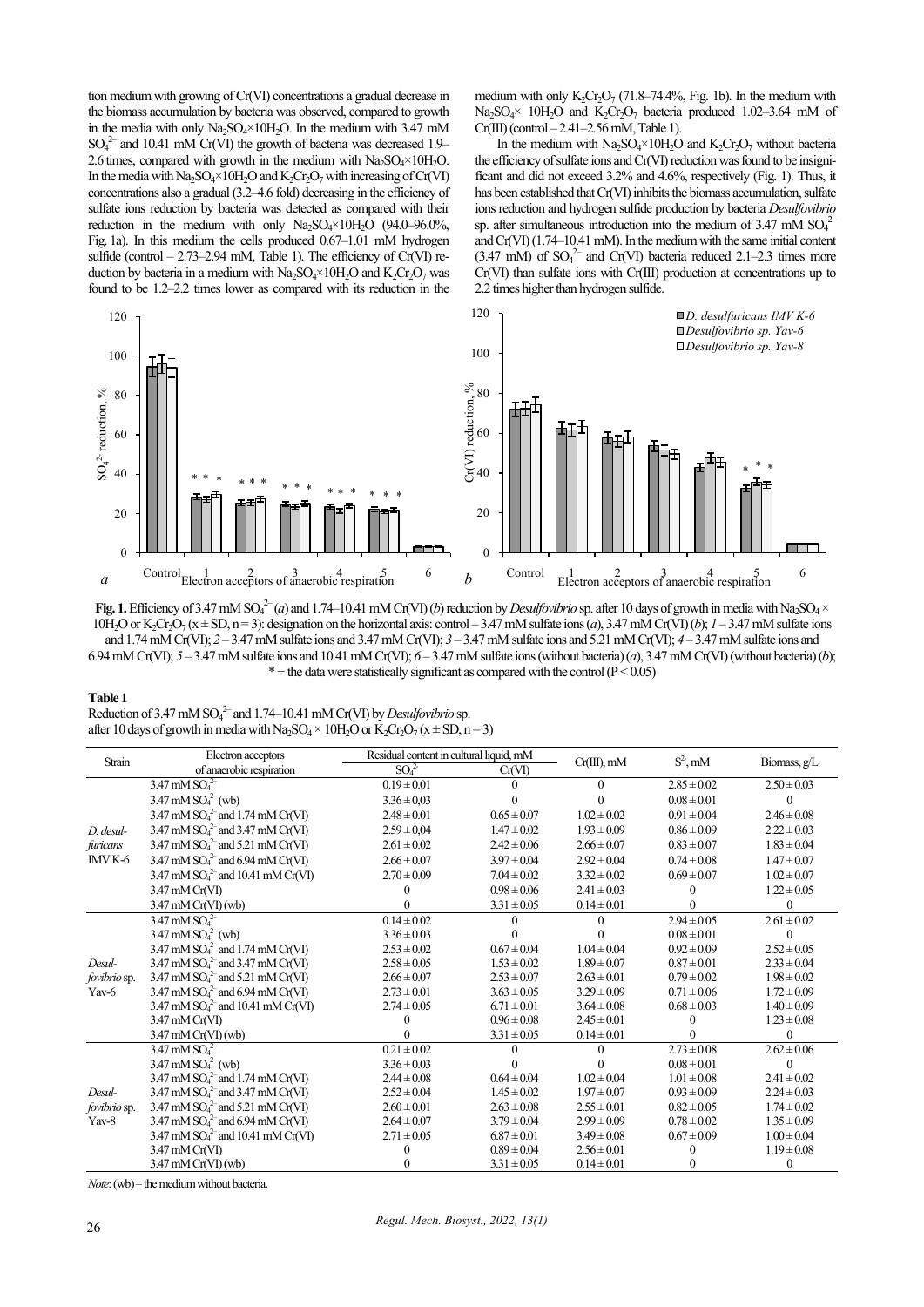

Fig. 2. Efficiency of 3.47 mM NO<sub>3</sub><sup>-</sup>(*a*) and 1.74–10.41 mM Cr(VI) (*b*) reduction by *Desulfovibrio* sp. after 10 days of growth in media with NaNO<sub>3</sub> or K<sub>2</sub>Cr<sub>2</sub>O<sub>7</sub> ( $x \pm SD$ ,  $n=3$ ): designation on the horizontal axis: control – 3.47 mM nitrate ions (*a*), 3.47 mM Cr(VI) (*b*); *1* – 3.47 mM nitrate ions and 1.74mM Cr(VI); *2* – 3.47 mM nitrate ions and 3.47 mM Cr(VI); *3* – 3.47 mM nitrate ions and 5.21 mM Cr(VI); *4* – 3.47 mM nitrate ions and 6.94 mM Cr(VI); *5* – 3.47 mM nitrate ions and 10.41mM Cr(VI); *6* – 3.47 mM nitrate ions (without bacteria) (*a*), 3.47 mM Cr(VI) (without bacteria) (*b*);  $*$  – the data were statistically significant as compared with the control ( $P < 0.05$ )

**Table 2** Reduction of 3.47 mM NO<sub>3</sub><sup>-</sup> and 1.74–10.41 mM Cr(VI) by *Desulfovibrio* sp. after 10 days of growth in media with NaNO<sub>3</sub> or K<sub>2</sub>Cr<sub>2</sub>O<sub>7</sub> ( $x \pm SD$ , n = 3)

| Strain                   | Electron acceptors of anaerobic respiration                    | Residual content in cultural liquid, mM |                 |                 |                 |                 |
|--------------------------|----------------------------------------------------------------|-----------------------------------------|-----------------|-----------------|-----------------|-----------------|
|                          |                                                                | NO <sub>i</sub>                         | Cr(VI)          | $Cr(III)$ , mM  | $NH4$ , mM      | Biomass, $g/L$  |
|                          | $3.47 \text{ mM NO}^{-}$                                       | $0.19 \pm 0.03$                         |                 | $\theta$        | $2.62 \pm 0.02$ | $2.38 \pm 0.03$ |
|                          | $3.47 \text{ mM NO}^{-}_{3}(\text{wb})$                        | $3.34 \pm 0.04$                         |                 |                 | $0.10 \pm 0.01$ | 0               |
| $D$ . de-                | $3.47 \text{ mM NO}_3^-$ and $1.74 \text{ mM Cr(VI)}$          | $0.87 \pm 0.02$                         | $0.70 \pm 0.07$ | $0.99 \pm 0.03$ | $2.45 \pm 0.09$ | $2.36 \pm 0.05$ |
| sulfuri-                 | $3.47$ mM NO <sub>3</sub> <sup>-</sup> and $3.47$ mM Cr(VI)    | $1.19 \pm 0.06$                         | $1.50 \pm 0.02$ | $1.91 \pm 0.07$ | $2.25 \pm 0.01$ | $2.35 \pm 0.04$ |
| cans                     | $3.47 \text{ mM NO}$ <sub>3</sub> and $5.21 \text{ mM Cr(V)}$  | $1.26 \pm 0.07$                         | $2.44 \pm 0.06$ | $2.71 \pm 0.01$ | $2.16 \pm 0.02$ | $2.01 \pm 0.02$ |
| <b>IMV</b>               | $3.47 \text{ mM NO}_3^-$ and $6.94 \text{ M}$ Cr(VI)           | $1.59 \pm 0.08$                         | $3.85 \pm 0.04$ | $3.04 \pm 0.09$ | $1.82 \pm 0.06$ | $1.74 \pm 0.09$ |
| K-6                      | $3.47 \text{ mM NO}_3^-$ and $10.41 \text{ mM Cr(VI)}$         | $1.72 \pm 0.04$                         | $7.17 \pm 0.02$ | $3.19 \pm 0.08$ | $1.71 \pm 0.03$ | $1.42 \pm 0.06$ |
|                          | $3.47 \text{ mM Cr(VI)}$                                       |                                         | $1.11 \pm 0.06$ | $2.32 \pm 0.05$ | 0               | $1.25 \pm 0.06$ |
|                          | $3.47 \text{ mM Cr(VI)}$ (wb)                                  |                                         | $3.30 \pm 0.05$ | $0.15 \pm 0.03$ | 0               | $\Omega$        |
|                          | $3.47 \text{ mM NO}^{-}$                                       | $0.24 \pm 0.02$                         |                 | 0               | $2.65 \pm 0.03$ | $2.53 \pm 0.02$ |
|                          | $3.47 \text{ mM NO}^{-}_{3}(\text{wb})$                        | $3.34 \pm 0.04$                         |                 |                 | $0.10 \pm 0.01$ | 0               |
| Desul-                   | $3.47 \text{ mM NO}_3^-$ and $1.74 \text{ mM Cr(VI)}$          | $0.88 \pm 0.02$                         | $0.74 \pm 0.07$ | $0.94 \pm 0.04$ | $2.43 \pm 0.09$ | $2.37 \pm 0.05$ |
|                          | $3.47 \text{ mM NO}_3^-$ and $3.47 \text{ mM Cr(VI)}$          | $1.25 \pm 0.06$                         | $1.55 \pm 0.02$ | $1.87 \pm 0.07$ | $2.19 \pm 0.01$ | $2.33 \pm 0.04$ |
| fovibrio                 | $3.47 \text{ mM NO}_3^-$ and $5.21 \text{ mM Cr(VI)}$          | $1.32 \pm 0.07$                         | $2.50 \pm 0.06$ | $2.69 \pm 0.01$ | $2.11 \pm 0.02$ | $1.98 \pm 0.02$ |
| sp.<br>Yav-6             | $3.47 \text{ mM NO}_3^-$ and $6.94 \text{ M}$ Cr(VI)           | $1.65 \pm 0.08$                         | $4.01 \pm 0.04$ | $2.87 \pm 0.09$ | $1.79 \pm 0.06$ | $1.72 \pm 0.09$ |
|                          | $3.47 \text{ mM NO}_3^-$ and $10.41 \text{ mM Cr(VI)}$         | $1.78 \pm 0.04$                         | $7.02 \pm 0.02$ | $3.37 \pm 0.08$ | $1.64 \pm 0.03$ | $1.40 \pm 0.06$ |
|                          | $3.47 \text{ mM Cr(VI)}$                                       |                                         | $0.97 \pm 0.06$ | $2.45 \pm 0.01$ | 0               | $1.23 \pm 0.08$ |
|                          | $3.47 \text{ mM Cr(VI)}$ (wb)                                  |                                         | $3.30 \pm 0.05$ | $0.15 \pm 0.03$ |                 | $\Omega$        |
|                          | $3.47 \text{ mM }$ NO <sub>3</sub>                             | $0.16 \pm 0.02$                         |                 | $\theta$        | $2.69 \pm 0.02$ | $2.48\pm0.06$   |
|                          | $3.47 \text{ mM NO}^{-}_{3}(\text{wb})$                        | $3.34 \pm 0.04$                         |                 | 0               | $0.10 \pm 0.01$ | $\Omega$        |
| Desul-                   | $3.47 \text{ mM NO}$ <sub>3</sub> and $1.74 \text{ mM Cr(VI)}$ | $0.78 \pm 0.02$                         | $0.78 \pm 0.09$ | $0.96 \pm 0.04$ | $2.58 \pm 0.04$ | $2.42 \pm 0.04$ |
| fovibrio<br>sp.<br>Yav-8 | $3.47 \text{ mM NO}_3^-$ and $3.47 \text{ mM Cr(VI)}$          | $1.16 \pm 0.06$                         | $1.60 \pm 0.05$ | $1.83 \pm 0.07$ | $2.27 \pm 0.07$ | $2.38\pm0.06$   |
|                          | $3.47 \text{ mM NO}_3^-$ and $5.21 \text{ mM Cr(VI)}$          | $1.23 \pm 0.07$                         | $2.54 \pm 0.01$ | $2.63 \pm 0.01$ | $2.20 \pm 0.01$ | $1.77 \pm 0.02$ |
|                          | $3.47 \text{ mM NO}_3^-$ and $6.94 \text{ M}$ Cr(VI)           | $1.56 \pm 0.08$                         | $3.67 \pm 0.09$ | $3.24 \pm 0.09$ | $1.89 \pm 0.09$ | $1.64 \pm 0.03$ |
|                          | $3.47 \text{ mM NO}_3^-$ and $10.41 \text{ mM Cr(VI)}$         | $1.69 \pm 0.04$                         | $6.91 \pm 0.03$ | $3.45 \pm 0.08$ | $1.73 \pm 0.08$ | $1.43 \pm 0.01$ |
|                          | $3.47 \text{ mM Cr(VI)}$                                       |                                         | $0.93 \pm 0.06$ | $2.49 \pm 0.01$ | $\Omega$        | $1.21 \pm 0.02$ |
|                          | 3.47 mM Cr(VI) (wb)                                            |                                         | $3.30 \pm 0.05$ | $0.15 \pm 0.03$ | $\mathbf{0}$    | 0               |

*Notes*: (wb) – the medium without bacteria; to media with NO<sub>3</sub><sup>-</sup> and Cr(VI) or without it the NH<sub>4</sub>Cl was not added.

To study the influence of sodium dichromate at Cr(VI) concentration in the medium of 1.74–10.41 mM on the usage of 3.47 mM nitrate ions by bacteria, they were cultivated in the media without  $NH<sub>4</sub>Cl$ , to which 3.47 mM NaNO<sub>3</sub> and  $K_2Cr_2O_7$  at different concentrations were added. The bacteria were also sown in the media with  $NaNO<sub>3</sub>$  or  $K<sub>2</sub>Cr<sub>2</sub>O<sub>7</sub>$  to final  $NO<sub>3</sub><sup>-</sup>$  or Cr(VI) concentration in the medium of 3.47 mM, to test the bacteria growth in the media with nitrate ions or hexavalent chromium as the sole electron acceptor (Table 2). After 10 days of growth the biomass of bacteria in the medium with  $NaNO<sub>3</sub>$  was revealed to be 1.9–2.1 times higher than in the medium with  $K_2Cr_2O_7$ . After simultaneous addition into the medium of NaNO<sub>3</sub> and K<sub>2</sub>Cr<sub>2</sub>O<sub>7</sub> with increasing concentrations of Cr(VI) a gradual inhibition of bacteria growth was observed, compared with growth in the medium with only NaNO<sub>3</sub>. In the medium with  $\text{NO}_3^$ and 10.41 mM Cr(VI) the growth of bacteria decreased 1.7–1.8 times, compared with the growth in the medium with  $NaNO<sub>3</sub>$  as the sole electron acceptor. In the media with NaNO<sub>3</sub> and  $K_2Cr_2O_7$  with increase of Cr(VI) concentrations there was also a gradual (1.2–1.9 times) decrease of the efficiency of nitrate ions reduction by cells, compared with their reduction in the medium with only  $NaNO<sub>3</sub>$  (93.1–95.4%) (Fig. 2a). In the media with NaNO<sub>3</sub> and K<sub>2</sub>Cr<sub>2</sub>O<sub>7</sub> bacteria 1.64–2.58 mM of ammonium ions were produced (control  $-2.62-2.69$  mM, Table 2). The efficiency of Cr(VI) reduction by cells with increase in its concentrations in the media with NaNO<sub>3</sub> and  $K_2Cr_2O_7$  was revealed to be from 1.1 to 2.2 times lower than its reduction in the medium only with  $K_2Cr_2O_7$  (68.0–73.2%, Fig. 2b). In the media with  $NaNO<sub>3</sub>$  and  $K<sub>2</sub>Cr<sub>2</sub>O<sub>7</sub>$  bacteria were produced 0.94–3.45 mM of Cr(III) (control  $-2.32$ –2.49 mM, Table 2). In a medium with NaNO<sub>3</sub> or  $K_2Cr_2O_7$  without bacteria the efficiency of NO<sub>3</sub><sup>-</sup> and Cr(VI) reduction did not exceed 3.8% and 4.9%, respectively (Fig. 2). Thus, it has been shown that  $K_2Cr_2O_7$  inhibits the biomass accumulation, the nitrate ions' reduction and the ammonium ions' production by bacteria

*Regul. Mech. Biosyst., 2022, 13(1)*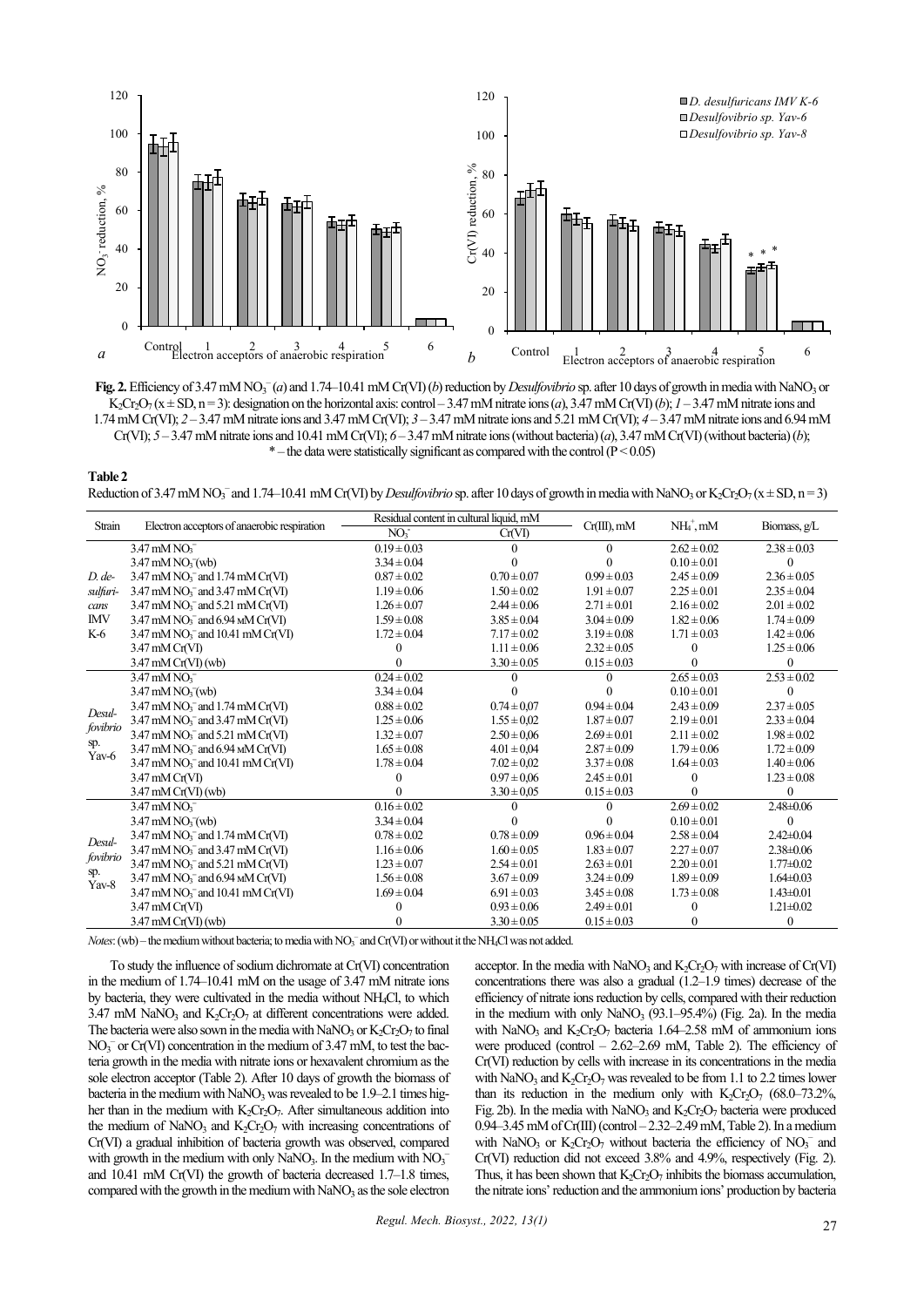of *Desulfovibrio* sp. after simultaneous addition into the medium of  $3.47 \text{ mM } NO_3^-$  and Cr(VI) (1.74–10.41 mM). In the medium with the same initial content (3.47 mM) of  $NO<sub>3</sub><sup>-</sup>$  and  $Cr(VI)$  bacteria reduced

1.2 times more nitrate ions than Cr(VI) with the production of ammonium ions at concentrations in the same number of times higher than that of Cr(III).



Fig. 3. Efficiency of 3.47 mM NO<sub>2</sub><sup>-</sup>(*a*) and 1.74–10.41 mM Cr(VI) (*b*) reduction by *Desulfovibrio* sp. after 10 days of growth in media with NaNO<sub>2</sub> or K<sub>2</sub>Cr<sub>2</sub>O<sub>7</sub> ( $x \pm SD$ ,  $n=3$ ): designation on the horizontal axis: control – 3.47 mM nitrite ions (*a*), 3.47 mM Cr(VI) (*b*); *1* – 3.47 mM nitrite ions and 1.74mM Cr(VI); *2* – 3.47 mM nitrite ions and 3.47 mM Cr(VI); *3* – 3.47 mM nitrite ions and 5.21 mM Cr(VI); *4* – 3.47 mM nitrite ions and 6.94 mM Cr(VI); *5* – 3.47 mM nitrite ions and 10.41 mM Cr(VI); *6* – 3.47 mM nitrite ions (without bacteria) (*a*), 3.47 mM Cr(VI) (without bacteria) (*b*);  $*$  – the data were statistically significant as compared with the control ( $P < 0.05$ )

| Table 3                                                                                                                                                                                                                                |
|----------------------------------------------------------------------------------------------------------------------------------------------------------------------------------------------------------------------------------------|
| Reduction of 3.47 mM NO <sub>2</sub> <sup>-</sup> and 1.74–10.41 mM Cr(VI) by <i>Desulfovibrio</i> sp. after 10 days of growth in media with NaNO <sub>2</sub> or K <sub>2</sub> Cr <sub>2</sub> O <sub>7</sub> ( $x \pm SD$ , $n=3$ ) |

|                                        | Electron acceptors of anaerobic respiration                                 | Residual content in cultural liquid, mM |                 |                 |                 |                 |
|----------------------------------------|-----------------------------------------------------------------------------|-----------------------------------------|-----------------|-----------------|-----------------|-----------------|
| Strain                                 |                                                                             | NO <sub>2</sub>                         | Cr(VI)          | $Cr(III)$ , mM  | $NH4+$ mM       | Biomass, g/L    |
|                                        | $3.47 \text{ mM NO}^{-}$                                                    | $0.22 \pm 0.03$                         |                 | $\theta$        | $2.58 \pm 0.02$ | $2.44 \pm 0.03$ |
|                                        | $3.47 \text{ mM NO}$ <sub>7</sub> $(\text{wb})$                             | $3.34 \pm 0.04$                         |                 |                 | $0.09 \pm 0.01$ | 0               |
|                                        | 3.47 mM $NO2-$ and 1.74 mM $Cr(VI)$                                         | $1.35 \pm 0.02$                         | $0.71 \pm 0.07$ | $1.01 \pm 0.03$ | $2.05 \pm 0.09$ | $2.41 \pm 0.05$ |
|                                        | D. desulfuri 3.47 mM NO <sub>2</sub> <sup>-</sup> and 3.47 mM Cr(VI)        | $1.42 \pm 0.06$                         | $1.46 \pm 0.02$ | $1.95 \pm 0.07$ | $1.98 \pm 0.01$ | $2.31 \pm 0.04$ |
| cans                                   | $3.47$ mM NO <sub>2</sub> <sup>-</sup> and $5.21$ mM Cr(VI)                 | $1.72 \pm 0.07$                         | $2.45 \pm 0.06$ | $2.72 \pm 0.01$ | $1.72 \pm 0.02$ | $1.94 \pm 0.02$ |
| IMV K-6                                | $3.47 \text{ mM NO}$ <sub>7</sub> and $6.94 \text{ M}$ Cr(VI)               | $1.89 \pm 0.08$                         | $3.87 \pm 0.04$ | $3.04 \pm 0.09$ | $1.53 \pm 0.06$ | $1.70 \pm 0.09$ |
|                                        | $3.47 \text{ mM NO}_2^-$ and $10.41 \text{ mM Cr(VI)}$                      | $2.19 \pm 0.04$                         | $7.11 \pm 0.02$ | $3.28 \pm 0.08$ | $1.25 \pm 0.03$ | $1.40 \pm 0.06$ |
|                                        | $3.47 \text{ mM Cr(VI)}$                                                    |                                         | $1.02 \pm 0.06$ | $2.34 \pm 0.05$ | $\Omega$        | $1.09 \pm 0.06$ |
|                                        | $3.47 \text{ mM Cr(VI)}$ (wb)                                               |                                         | $3.32 \pm 0.05$ | $0.14 \pm 0.03$ |                 | 0               |
|                                        | $3.47 \text{ mM NO}^{-}$                                                    | $0.12 \pm 0.02$                         |                 |                 | $2.65 \pm 0.03$ | $2.45 \pm 0.02$ |
|                                        | $3.47 \text{ mM NO}^{-}_{2}(\text{wb})$                                     | $3.34 \pm 0.04$                         |                 |                 | $0.09 \pm 0.01$ |                 |
|                                        | $3.47$ mM NO <sub>2</sub> <sup>-</sup> and 1.74 mM Cr(VI)                   | $1.32 \pm 0.02$                         | $0.72 \pm 0.07$ | $0.97 \pm 0.04$ | $2.08 \pm 0.09$ | $2.42 \pm 0.05$ |
| Desulfovi-                             | $3.47 \text{ mM}$ NO <sub>2</sub> <sup>-</sup> and $3.47 \text{ mM}$ Cr(VI) | $1.44 \pm 0.06$                         | $1.55 \pm 0.02$ | $1.87 \pm 0.07$ | $1.94 \pm 0.01$ | $2.33 \pm 0.04$ |
| <i>brio</i> sp.                        | $3.47 \text{ mM NO}$ <sub>7</sub> and $5.21 \text{ mM Cr(V)}$               | $1.64 \pm 0.07$                         | $2.50 \pm 0.06$ | $2.69 \pm 0.01$ | $1.75 \pm 0.02$ | $1.98 \pm 0.02$ |
| Yav-6                                  | $3.47 \text{ mM NO}$ <sub>7</sub> and $6.94 \text{ M}$ Cr(VI)               | $1.81 \pm 0.08$                         | $4.01 \pm 0.04$ | $2.87 \pm 0.09$ | $1.62 \pm 0.06$ | $1.72 \pm 0.09$ |
|                                        | $3.47 \text{ mM NO}_2^-$ and $10.41 \text{ mM Cr(VI)}$                      | $2.17 \pm 0.04$                         | $6.91 \pm 0.02$ | $3.47 \pm 0.08$ | $1.22 \pm 0.03$ | $1.42 \pm 0.05$ |
|                                        | $3.47 \text{ mM Cr(VI)}$                                                    |                                         | $0.97 \pm 0.06$ | $2.45 \pm 0.01$ | $\Omega$        | $1.23 \pm 0.08$ |
|                                        | $3.47 \text{ mM Cr(VI)}$ (wb)                                               |                                         | $3.32 \pm 0.05$ | $0.14 \pm 0.03$ |                 | 0               |
|                                        | $3.47 \text{ mM NO}^{-}$                                                    | $0.10 \pm 0.02$                         |                 |                 | $2.72 \pm 0.02$ | $2.41 \pm 0.06$ |
|                                        | $3.47 \text{ mM NO}^{-}_{2}(\text{wb})$                                     | $3.34 \pm 0.04$                         |                 |                 | $0.09 \pm 0.01$ | 0               |
|                                        | 3.47 mM $NO2-$ and 1.74 mM $Cr(VI)$                                         | $1.37 \pm 0.02$                         | $0.73 \pm 0.09$ | $0.95 \pm 0.04$ | $2.03 \pm 0.04$ | $2.40 \pm 0.04$ |
| Desulfovi-<br><i>brio</i> sp.<br>Yav-8 | $3.47 \text{ mM NO}_2^-$ and $3.47 \text{ mM Cr(VI)}$                       | $1.46 \pm 0.06$                         | $1.51 \pm 0.05$ | $1.88 \pm 0.07$ | $1.96 \pm 0.07$ | $2.38 \pm 0.06$ |
|                                        | $3.47 \text{ mM NO}_2^-$ and $5.21 \text{ mM Cr(VI)}$                       | $1.68 \pm 0.07$                         | $2.47 \pm 0.01$ | $2.66 \pm 0.01$ | $1.72 \pm 0.01$ | $1.77 \pm 0.02$ |
|                                        | $3.47 \text{ mM NO}_2^-$ and $6.94 \text{ M/Cr(VI)}$                        | $1.87 \pm 0.08$                         | $3.61 \pm 0.09$ | $3.29 \pm 0.09$ | $1.57 \pm 0.09$ | $1.64 \pm 0.03$ |
|                                        | $3.47$ mM NO <sub>2</sub> <sup>-</sup> and 10.41 mM Cr(VI)                  | $2.20 \pm 0.04$                         | $6.87 \pm 0.03$ | $3.51 \pm 0.08$ | $1.25 \pm 0.08$ | $1.43 \pm 0.01$ |
|                                        | $3.47 \text{ mM Cr(VI)}$                                                    |                                         | $0.98 \pm 0.06$ | $2.36 \pm 0.01$ |                 | $1.11 \pm 0.02$ |
|                                        | $3.47 \text{ mM Cr(VI)}$ (wb)                                               |                                         | $3.32 \pm 0.05$ | $0.14 \pm 0.03$ | $\theta$        | $^{(1)}$        |

*Notes*: (wb) – the medium without bacteria; to media with NO<sub>2</sub><sup>-</sup> and Cr(VI) or without it the NH<sub>4</sub>Cl was not added.

To investigate the influence of sodium dichromate at Cr(VI) concentration in the medium of 1.74–10.41 mM on the 3.47 mM nitrite ions reduction by sulfate reducing bacteria, they were grown in a medium without NH<sub>4</sub>Cl to which 3.47 mM NaNO<sub>2</sub> and K<sub>2</sub>Cr<sub>2</sub>O<sub>7</sub> at different concentrations were added. The bacteria were also sown in a media with NaNO<sub>2</sub> or  $K_2Cr_2O_7$  to final NO<sub>2</sub><sup>-</sup> or Cr(VI) concentration in the medium of 3.47 mM, to test the bacteria growth in the media with nitrite ions or hexavalent chromium as the sole electron acceptor (Table 3). Biomass of bacteria in the medium with NaNO<sub>2</sub> was revealed up to 2.2 times higher than in the medium with  $K_2Cr_2O_7$ . After simultaneous addition into the medium of NaNO<sub>2</sub> and  $K_2Cr_2O_7$  with increasing concentrations of Cr(VI)

there was a decrease in the bacteria growth, compared with growth in a medium with  $\text{NaNO}_2$ . In the medium with  $\text{NO}_2^-$  and 10.41 mM Cr(VI) the growth of bacteria decreased 1.7 times, compared with growth in medium with only NaNO<sub>2</sub>. In the media with NaNO<sub>2</sub> and  $K_2Cr_2O_7$  with increase of Cr(VI) concentrations there was a gradual (1.5–2.7 times) decrease in the efficiency of nitrite ions reduction by bacteria, as compared with their reduction in the medium with NaNO<sub>2</sub>  $(93.7–97.1\%)$ Fig. 3a). In the media, containing NaNO<sub>2</sub> and  $K_2Cr_2O_7$ , the cells produced  $1.22-2.08$  mM of ammonium ions (control  $- 2.58-2.72$  mM, Table 3). The efficiency of the Cr(VI) reduction by bacteria with increasing its concentration in media with  $NaNO<sub>2</sub>$  and  $K<sub>2</sub>Cr<sub>2</sub>O<sub>7</sub>$  was re-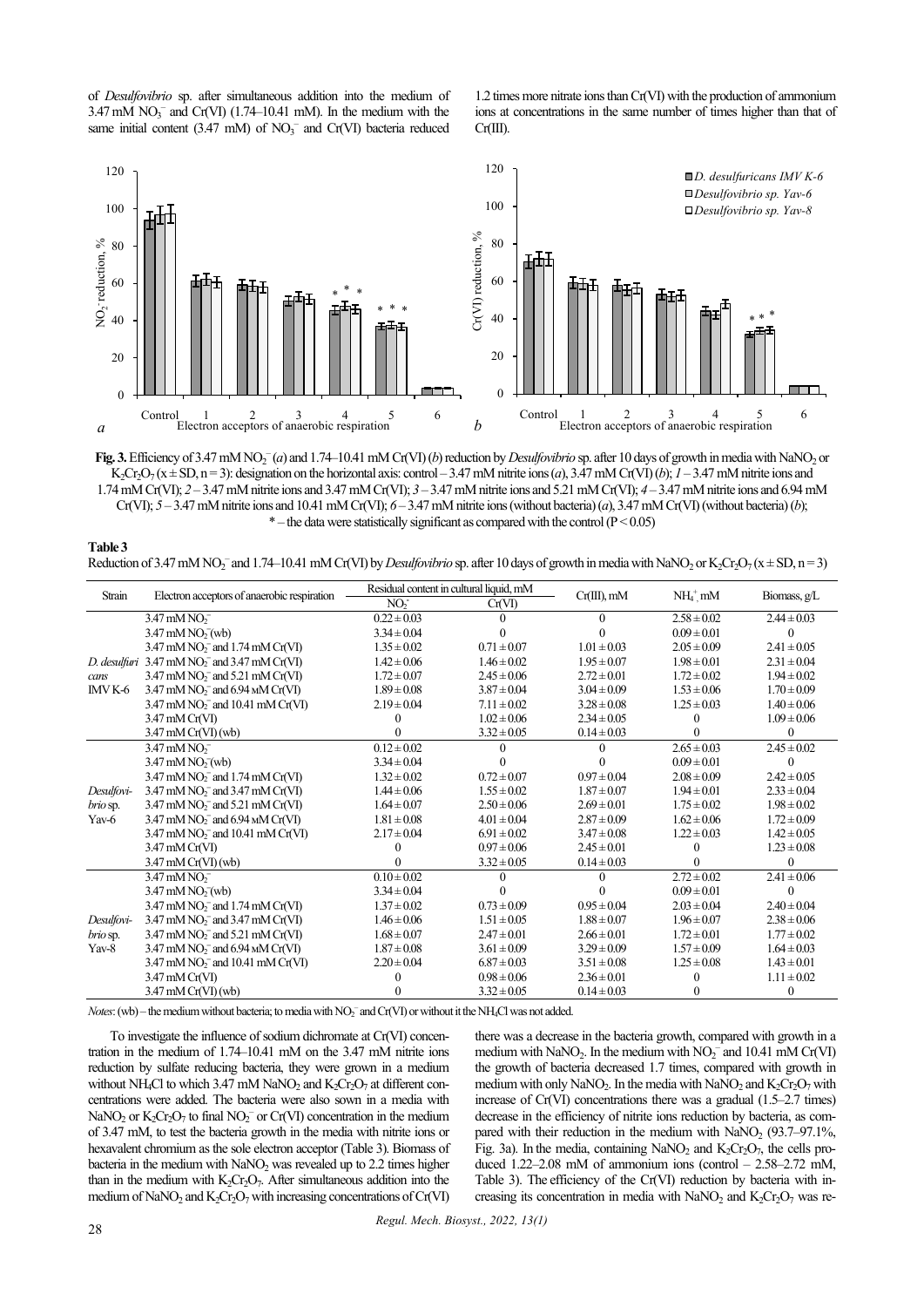vealed to be from 1.2 to 2.2 times lower than its reduction in the medium with  $K_2Cr_2O_7$  (70.6–72.1%) (Fig. 3b). In the media with NaNO<sub>2</sub> and  $K_2Cr_2O_7$  cells produced 0.95–3.51 mM of the Cr(III) (control – 2.34–2.45 mM, Table 3). In the media with NaNO<sub>2</sub> and K<sub>2</sub>Cr<sub>2</sub>O<sub>7</sub> without bacteria the reduction of  $NO_2^-$  and  $Cr(VI)$  did not exceed 3.7% and 4.3%, respectively (Fig. 3). Thus, it has been established that  $K_2Cr_2O_7$ inhibits the biomass accumulation, the nitrite ions reduction and the

ammonium ions production by bacteria of *Desulfovibrio* sp. after simultaneous addition into the medium of 3.47 mM  $NO<sub>2</sub><sup>-</sup>$  and  $Cr(VI)$  (1.74– 10.41 mM). In the medium with the same initial content (3.47 mM) NO2 – and Cr(VI) the reduction of Cr(VI) by bacteria practically did not differ from the reduction of nitrite ions (was only slightly lower), almost the same concentrations of trivalent chromium and ammonium ions were detected in the cultural liquid.



Fig. 4. Efficiency of 1.74–10.41 mM NO<sub>3</sub><sup>-</sup> (*a*) and 3.47 mM Cr(VI) (*b*) reduction by *Desulfovibrio* sp. after 10 days of growth in media with NaNO<sub>3</sub> or K<sub>2</sub>Cr<sub>2</sub>O<sub>7</sub> ( $x \pm SD$ ,  $n=3$ ): designation on the horizontal axis: control – 3.47 mM nitrate ions (*a*), 3.47 mM Cr(VI) (*b*); *1* – 1.74 mM nitrate ions and 3.47mM Cr(VI); *2* – 3.47 mM nitrate ions and 3.47 mM Cr(VI); *3* – 5.21 mM nitrate ions and 3.47 mM Cr(VI); *4* – 6.94 mM nitrate ions and 3.47 mM Cr(VI); *5* – 10.41 mM nitrate ions and 3.47 mM Cr(VI); *6* – 3.47 mM nitrate ions (without bacteria) (*a*), 3.47 mM Cr(VI) (without bacteria) (*b*); \* – the data were statistically significant as compared with the control ( $P < 0.05$ )

| Table 4                                                                                                                                                                                                                                |
|----------------------------------------------------------------------------------------------------------------------------------------------------------------------------------------------------------------------------------------|
| Reduction of 1.74–10.41 mM NO <sub>3</sub> <sup>-</sup> and 3.47 mM Cr(VI) by <i>Desulfovibrio</i> sp. after 10 days of growth in media with NaNO <sub>3</sub> or K <sub>2</sub> Cr <sub>2</sub> O <sub>7</sub> ( $x \pm SD$ , $n=3$ ) |

|                            | Electron acceptors of anaerobic respiration                         | Residual content in cultural liquid, mM |                 |                 |                 |                 |
|----------------------------|---------------------------------------------------------------------|-----------------------------------------|-----------------|-----------------|-----------------|-----------------|
| Strain                     |                                                                     | NO <sub>i</sub>                         | Cr(VI)          | $Cr(III)$ , mM  | $NH4+, mM$      | Biomass, g/L    |
|                            | $3.47 \text{ mM }$ NO <sub>3</sub>                                  | $0.13 \pm 0.03$                         | 0               | $\Omega$        | $2.67 \pm 0.02$ | $2.54 \pm 0.03$ |
|                            | $3.47 \text{ mM NO}$ <sub>3</sub> $(\text{wb})$                     | $3.32 \pm 0.04$                         |                 |                 | $0.12 \pm 0.01$ |                 |
|                            | $1.74 \text{ mM NO}_3^-$ and $3.47 \text{ mM Cr(VI)}$               | $0.43 \pm 0.02$                         | $1.30 \pm 0.07$ | $2.04 \pm 0.03$ | $1.25 \pm 0.09$ | $2.54 \pm 0.05$ |
| $D.$ desul-                | $3.47 \text{ mM NO}_3^-$ and $3.47 \text{ mM Cr(VI)}$               | $1.24 \pm 0.06$                         | $1.50 \pm 0.01$ | $1.95 \pm 0.07$ | $2.21 \pm 0.01$ | $2.35 \pm 0.04$ |
| furicans                   | 5.21 mM $NO3-$ and 3.47 mM $Cr(VI)$                                 | $2.42 \pm 0.07$                         | $1.52 \pm 0.06$ | $1.91 \pm 0.01$ | $2.72 \pm 0.02$ | $2.01 \pm 0.02$ |
| IMV K-6                    | $6.94 \text{ mM NO}_3^-$ and $3.47 \text{ M}$ Cr(VI)                | $3.88 \pm 0.08$                         | $1.58 \pm 0.04$ | $1.79 \pm 0.09$ | $3.02 \pm 0.06$ | $1.74 \pm 0.09$ |
|                            | 10.41 mM $NO3-$ and 3.47 mM $Cr(VI)$                                | $7.25 \pm 0.04$                         | $1.70 \pm 0.02$ | $1.75 \pm 0.08$ | $3.08 \pm 0.03$ | $1.42 \pm 0.06$ |
|                            | $3.47 \text{ mM Cr(VI)}$                                            | 0                                       | $1.11 \pm 0.06$ | $2.26 \pm 0.05$ | 0               | $1.25 \pm 0.06$ |
|                            | $3.47 \text{ mM Cr(VI)}$ (wb)                                       |                                         | $3.32 \pm 0.05$ | $0.11 \pm 0.03$ | 0               | 0               |
|                            | $3.47 \text{ mM }$ NO $_2$                                          | $0.11 \pm 0.02$                         | $\Omega$        |                 | $2.66 \pm 0.03$ | $2.61 \pm 0.02$ |
|                            | $3.47 \text{ mM NO}_3^-(\text{wb})$                                 | $3.32 \pm 0.04$                         | 0               |                 | $0.12 \pm 0.01$ | $\Omega$        |
|                            | $1.74 \text{ mM NO}_3^-$ and $3.47 \text{ mM Cr(VI)}$               | $0.41 \pm 0.02$                         | $1.33 \pm 0.07$ | $2.06 \pm 0.04$ | $1.23 \pm 0.09$ | $2.52 \pm 0.05$ |
|                            | $3.47 \text{ mM NO}_3^-$ and $3.47 \text{ mM Cr(VI)}$               | $1.27 \pm 0.06$                         | $1.56 \pm 0.04$ | $1.90 \pm 0.07$ | $2.17 \pm 0.01$ | $2.33 \pm 0.04$ |
| Desulfovibrio              | 5.21 mM $NO3-$ and 3.47 mM $Cr(VI)$                                 | $2.51 \pm 0.07$                         | $1.67 \pm 0.06$ | $1.78 \pm 0.01$ | $2.65 \pm 0.02$ | $1.98 \pm 0.02$ |
| sp. Yav- $6$               | $6.94$ mM NO <sub>3</sub> <sup>-</sup> and 3.47 $\text{M}$ M Cr(VI) | $4.00 \pm 0.08$                         | $1.69 \pm 0.04$ | $1.74 \pm 0.09$ | $2.92 \pm 0.06$ | $1.72 \pm 0.09$ |
|                            | 10.41 mM $NO3-$ and 3.47 mM $Cr(VI)$                                | $7.10 \pm 0.04$                         | $1.75 \pm 0.02$ | $1.70 \pm 0.08$ | $3.25 \pm 0.03$ | $1.40 \pm 0.06$ |
|                            | $3.47 \text{ mM Cr(VI)}$                                            |                                         | $1.21 \pm 0.06$ | $2.19 \pm 0.01$ | 0               | $1.23 \pm 0.08$ |
|                            | $3.47 \text{ mM Cr(VI)}$ (wb)                                       |                                         | $3.32 \pm 0.05$ | $0.11 \pm 0.03$ |                 | $\theta$        |
|                            | $3.47 \text{ mM }$ NO $_2$                                          | $0.09 \pm 0.02$                         | 0               |                 | $2.70 \pm 0.02$ | $2.62 \pm 0.06$ |
|                            | $3.47 \text{ mM NO}_3$ (wb)                                         | $3.32 \pm 0.04$                         | 0               |                 | $0.12 \pm 0.01$ | 0               |
|                            | $1.74$ mM NO <sub>3</sub> <sup>-</sup> and 3.47 mM Cr(VI)           | $0.39 \pm 0.02$                         | $1.21 \pm 0.09$ | $2.15 \pm 0.04$ | $1.33 \pm 0.04$ | $2.54 \pm 0.04$ |
|                            | $3.47 \text{ mM NO}_3^-$ and $3.47 \text{ mM Cr(VI)}$               | $1.20 \pm 0.06$                         | $1.57 \pm 0.05$ | $1.75 \pm 0.07$ | $2.23 \pm 0.07$ | $2.38 \pm 0.06$ |
| Desulfovibrio<br>sp. Yav-8 | 5.21 mM $NO3-$ and 3.47 mM $Cr(VI)$                                 | $2.37 \pm 0.07$                         | $1.62 \pm 0.01$ | $1.79 \pm 0.01$ | $2.78 \pm 0.01$ | $1.77 \pm 0.02$ |
|                            | $6.94 \text{ mM NO}_3^-$ and $3.47 \text{ M}$ Cr(VI)                | $3.82 \pm 0.08$                         | $1.66 \pm 0.09$ | $1.71 \pm 0.09$ | $3.08 \pm 0.09$ | $1.64 \pm 0.03$ |
|                            | 10.41 mM $NO3-$ and 3.47 mM Cr(VI)                                  | $7.16 \pm 0.04$                         | $1.71 \pm 0.03$ | $1.73 \pm 0.08$ | $3.21 \pm 0.08$ | $1.43 \pm 0.01$ |
|                            | $3.47 \text{ mM Cr(VI)}$                                            |                                         | $1.00 \pm 0.06$ | $2.35 \pm 0.01$ |                 | $1.21 \pm 0.02$ |
|                            | $3.47 \text{ mM Cr(VI)}$ (wb)                                       | $\Omega$                                | $3.32 \pm 0.05$ | $0.11 \pm 0.03$ | 0               | $\theta$        |

*Notes*: (wb) – the medium without bacteria; to media with NO<sub>3</sub><sup>-</sup> and Cr(VI) or without it the NH<sub>4</sub>Cl was not added.

Under the influence of chemicals, sulfate reducing bacteria isolated from technogenically transformed environments adapt to them, regulating the metabolic processes not only of sulfur compounds, but also of nitrogen, heavy metals, phosphorus, and carbon during chemotrophic growth. Pollution of the environment by nitrates and nitrites is growing every year. The peculiarities of the metabolism of microorganisms under the action of nitrogen compounds as stressors remain in many cases unclear. Therefore,

we studied the ability of *Desulfovibrio* sp. bacteria to reduce in the process of anaerobic respiration nitrate or nitrite ions at different concentrations with the simultaneous presence in the medium of hexavalent chromium.

The influence of sodium dichromate at Cr(VI) concentration in the medium of 3.47 mM on the 1.74–10.41 mM nitrate ions usage by bacteria was studied. Bacteria were cultivated in the media without NH4Cl, to which NaNO<sub>3</sub> at different concentrations and 3.47 mM Cr(VI) in form of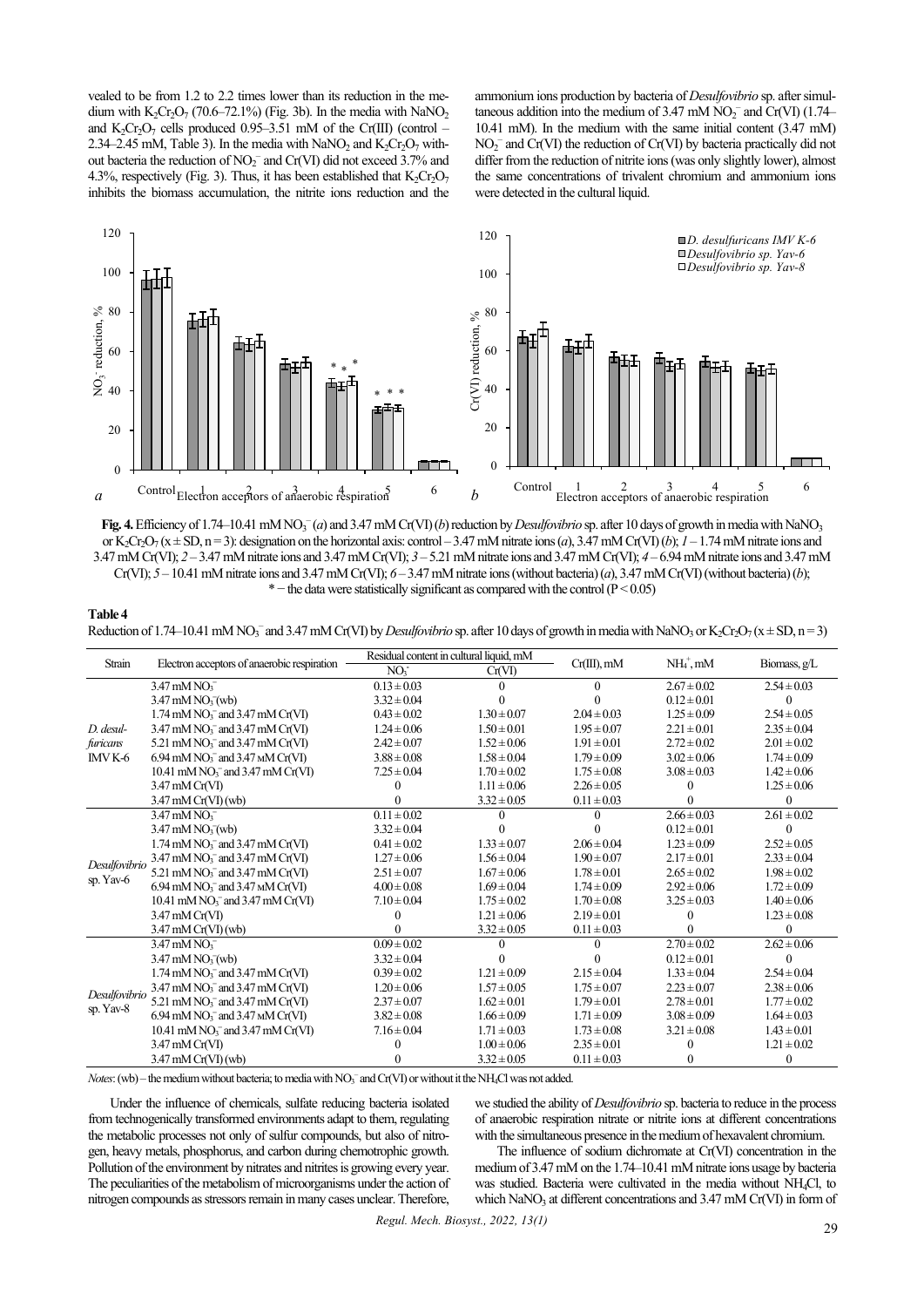$K<sub>2</sub>Cr<sub>2</sub>O<sub>7</sub>$  were added. The bacteria were also sown in the media with NaNO<sub>3</sub> or  $K_2Cr_2O_7$  to final NO<sub>3</sub><sup>-</sup> or Cr(VI) concentration in the medium of 3.47 mM, to test the bacteria growth in the media with nitrate ions or hexavalent chromium as the sole electron acceptor (Table 4). After 10 days of growth, the biomass of bacteria in the medium with NaNO3 was revealed to be up to 2.2 times higher than in the medium with  $K_2Cr_2O_7$ . After simultaneous addition into the medium of NaNO<sub>3</sub> and K<sub>2</sub>Cr<sub>2</sub>O<sub>7</sub> with increasing concentrations of  $NO<sub>3</sub><sup>-</sup>$  a gradual inhibition of bacteria growth was observed, compared with growth in the medium with only NaNO<sub>3</sub>. In the medium with 10.41 mM  $NO<sub>3</sub><sup>-</sup>$  and Cr(VI) the growth of bacteria decreased 1.8–1.9 times, compared with the growth in the medium with  $NaNO<sub>3</sub>$  as the sole electron acceptor. In the media with  $NaNO<sub>3</sub>$ and  $K_2Cr_2O_7$  with increase in  $NO_3^-$  concentrations there was also a gradual (1.3–3.2 times) decrease in the efficiency of nitrate ions' reduction by cells, compared with their reduction in the medium with only  $NaNO<sub>3</sub>$ (96.2–97.4%, Fig. 4a). In the media with NaNO<sub>3</sub> and  $K_2Cr_2O_7$  bacteria produced 1.23–3.25 mM of ammonium ions (control – 2.66–2.70 mM, Table 4). The efficiency of Cr(VI) reduction by cells with increase in  $NO_3^-$  concentrations in the media with NaNO<sub>3</sub> and  $K_2Cr_2O_7$  was revealed to be 1.1–1.4 times lower than its reduction in the medium only with K<sub>2</sub>Cr<sub>2</sub>O<sub>7</sub> (65.1–71.2%, Fig. 4b). In the media with NaNO<sub>3</sub> and K<sub>2</sub>Cr<sub>2</sub>O<sub>7</sub> bacteria produced 1.70–2.15 mM of Cr(III) (control – 2.19–2.35 mM, Table 4). In a media with NaNO<sub>3</sub> or  $K_2Cr_2O_7$  without bacteria the efficiency of  $NO_3^-$  and  $Cr(VI)$  reduction did not exceed 4.3% and 4.2%, respectively (Fig. 4). Thus, it has been shown that  $K_2Cr_2O_7$  inhibits the biomass accumulation, the nitrate ions reduction and the ammonium ions production by bacteria of *Desulfovibrio* sp. after simultaneous addition into the medium of 1.74–10.41 mM  $NO<sub>3</sub><sup>-</sup>$  and 3.47 mM Cr(VI). In the medium with the same initial content  $(3.47 \text{ mM})$  of  $NO<sub>3</sub><sup>-</sup>$  and  $Cr(VI)$ bacteria reduced 1.1–1.2 times more nitrate ions than Cr(VI) with the production of ammonium ions at concentrations 1.1–1.3 times higher than that of Cr(III).



Fig. 5. Efficiency of 1.74–10.41 mM NO<sub>2</sub><sup>-</sup>(*a*) and 3.47 mM Cr(VI) (*b*) reduction by *Desulfovibrio* sp. after 10 days of growth in media with NaNO<sub>2</sub> or K<sub>2</sub>Cr<sub>2</sub>O<sub>7</sub> ( $x \pm SD$ ,  $n=3$ ): designation on the horizontal axis: control – 3.47 mM nitrite ions (*a*), 3.47 mM Cr(VI) (*b*); *1* – 1.74 mM nitrite ions and 3.47mM Cr(VI); *2* – 3.47 mM nitrite ions and 3.47 mM Cr(VI); *3* – 5.21 mM nitrite ions and 3.47 mM Cr(VI); *4* – 6.94 mM nitrite ions and 3.47 mM Cr(VI); *5* – 10.41 mM nitrite ions and 3.47 mM Cr(VI); *6* – 3.47 mM nitrite ions (without bacteria) (*a*), 3.47 mM Cr(VI) (without bacteria) (*b*);  $*$  – the data were statistically significant as compared with the control ( $P < 0.05$ )

| Table 5                                                                                                                                                                                                                                |  |
|----------------------------------------------------------------------------------------------------------------------------------------------------------------------------------------------------------------------------------------|--|
| Reduction of 1.74–10.41 mM NO <sub>2</sub> <sup>-</sup> and 3.47 mM Cr(VI) by <i>Desulfovibrio</i> sp. after 10 days of growth in media with NaNO <sub>2</sub> or K <sub>2</sub> Cr <sub>2</sub> O <sub>7</sub> ( $x \pm SD$ , $n=3$ ) |  |

| Strain                          | Electron acceptors of anaerobic respiration                      | Residual content in cultural liquid, mM |                 |                 | $NH4$ , mM                            |                 |
|---------------------------------|------------------------------------------------------------------|-----------------------------------------|-----------------|-----------------|---------------------------------------|-----------------|
|                                 |                                                                  | NO <sub>2</sub>                         | Cr(VI)          | $Cr(III)$ , mM  |                                       | Biomass, g/L    |
|                                 | $3.47 \text{ mM NO}_2$                                           | $0.15 \pm 0.01$                         |                 |                 | $2.71 \pm 0.02$                       | $2.40 \pm 0.03$ |
|                                 | $3.47 \text{ mM NO}_2(wb)$                                       | $3.33 \pm 0.09$                         |                 |                 | $0.12 \pm 0.01$                       |                 |
|                                 | $1.74 \text{ mM NO}$ <sub>7</sub> and $3.47 \text{ mM Cr(VI)}$   | $0.64 \pm 0.02$                         | $1.38 \pm 0.07$ | $2.03 \pm 0.03$ | $1.03 \pm 0.09$                       | $2.38 \pm 0.05$ |
|                                 | D. desulfu $3.47 \text{ mM NO}_2^-$ and $3.47 \text{ mM Cr(VI)}$ | $1.44 \pm 0.06$                         | $1.46 \pm 0.02$ | $1.98 \pm 0.07$ | $1.96 \pm 0.01$                       | $2.26 \pm 0.04$ |
| ricans                          | $5.21 \text{ mM NO}$ <sub>7</sub> and $3.47 \text{ mM Cr(VI)}$   | $2.83 \pm 0.07$                         | $1.53 \pm 0.06$ | $1.89 \pm 0.01$ | $2.32 \pm 0.02$                       | $1.85 \pm 0.02$ |
|                                 | IMV K-6 6.94 mM $NO2-$ and 3.47 mM Cr(VI)                        | $4.65 \pm 0.08$                         | $1.59 \pm 0.04$ | $1.72 \pm 0.09$ | $2.23 \pm 0.06$                       | $1.62 \pm 0.09$ |
|                                 | $10.41 \text{ mM NO}_2^-$ and $3.47 \text{ mM Cr(VI)}$           | $7.98 \pm 0.04$                         | $1.68 \pm 0.02$ | $1.77 \pm 0.08$ | $2.38 \pm 0.03$                       | $1.43 \pm 0.06$ |
|                                 | $3.47 \text{ mM Cr(VI)}$                                         |                                         | $0.99 \pm 0.06$ | $2.38 \pm 0.05$ |                                       | $1.19 \pm 0.06$ |
|                                 | $3.47 \text{ mM Cr(VI)}$ (wb)                                    |                                         | $3.32 \pm 0.05$ | $0.12 \pm 0.03$ |                                       | $\Omega$        |
|                                 | $3.47 \text{ mM NO}^{-}$                                         | $\overline{0.11} \pm 0.02$              |                 |                 | $\frac{2.73 \pm 0.03}{2.73 \pm 0.03}$ | $2.35 \pm 0.02$ |
|                                 | $3.47 \text{ mM NO}_2(wb)$                                       | $3.33 \pm 0.04$                         |                 |                 | $0.12 \pm 0.01$                       |                 |
|                                 | $1.74$ mM NO <sub>2</sub> <sup>-</sup> and 3.47 mM Cr(VI)        | $0.67 \pm 0.02$                         | $1.41 \pm 0.07$ | $2.01 \pm 0.04$ | $1.01 \pm 0.09$                       | $2.32 \pm 0.05$ |
| Desulfo-                        | $3.47$ mM NO <sub>2</sub> <sup>-</sup> and $3.47$ mM Cr(VI)      | $1.45 \pm 0.06$                         | $1.50 \pm 0.02$ | $1.95 \pm 0.07$ | $1.93 \pm 0.01$                       | $2.23 \pm 0.04$ |
| vibrio sp.                      | 5.21 mM $NO2-$ and 3.47 mM Cr(VI)                                | $2.89 \pm 0.07$                         | $1.60 \pm 0.06$ | $1.82 \pm 0.01$ | $2.28 \pm 0.02$                       | $1.86 \pm 0.02$ |
| Yav-6                           | $6.94 \text{ mM NO}_2^-$ and $3.47 \text{ M}$ Cr(VI)             | $4.51 \pm 0.08$                         | $1.66 \pm 0.04$ | $1.77 \pm 0.09$ | $2.37 \pm 0.06$                       | $1.67 \pm 0.09$ |
|                                 | $10.41 \text{ mM NO}_2^-$ and $3.47 \text{ mM Cr(VI)}$           | $7.76 \pm 0.04$                         | $1.75 \pm 0.02$ | $1.70 \pm 0.08$ | $2.60 \pm 0.03$                       | $1.35 \pm 0.06$ |
|                                 | $3.47 \text{ mM Cr(VI)}$                                         |                                         | $0.97 \pm 0.06$ | $2.45 \pm 0.01$ |                                       | $1.26 \pm 0.08$ |
|                                 | $3.47 \text{ mM Cr(VI)}$ (wb)                                    |                                         | $3.32 \pm 0.05$ | $0.12 \pm 0.03$ |                                       | $\theta$        |
|                                 | $3.47 \text{ mM NO}^{-}$                                         | $0.09 \pm 0.02$                         |                 |                 | $2.74 \pm 0.02$                       | $2.38 \pm 0.06$ |
|                                 | $3.47 \text{ mM NO}^{-}_{2}(\text{wb})$                          | $3.33 \pm 0.02$                         |                 |                 | $0.12 \pm 0.01$                       |                 |
| Desulfo-<br>vibrio sp.<br>Yav-8 | $1.74 \text{ mM NO}_2^-$ and $3.47 \text{ mM Cr(VI)}$            | $0.65 \pm 0.02$                         | $1.35 \pm 0.09$ | $2.09 \pm 0.04$ | $1.02 \pm 0.04$                       | $2.34 \pm 0.04$ |
|                                 | $3.47 \text{ mM NO}_2^-$ and $3.47 \text{ mM Cr(VI)}$            | $1.43 \pm 0.06$                         | $1.48 \pm 0.05$ | $1.95 \pm 0.07$ | $1.94 \pm 0.07$                       | $2.28 \pm 0.06$ |
|                                 | 5.21 mM $NO2-$ and 3.47 mM Cr(VI)                                | $2.83 \pm 0.07$                         | $1.51 \pm 0.01$ | $1.91 \pm 0.01$ | $2.34 \pm 0.01$                       | $1.72 \pm 0.02$ |
|                                 | $6.94 \text{ mM NO}_2^-$ and 3.47 $\text{M}$ Cr(VI)              | $4.43 \pm 0.08$                         | $1.60 \pm 0.09$ | $1.85 \pm 0.09$ | $2.48 \pm 0.09$                       | $1.61 \pm 0.03$ |
|                                 | 10.41 mM $NO2-$ and 3.47 mM Cr(VI)                               | $8.08 \pm 0.04$                         | $1.70 \pm 0.03$ | $1.74 \pm 0.08$ | $2.29 \pm 0.08$                       | $1.34 \pm 0.01$ |
|                                 | $3.47 \text{ mM Cr(VI)}$                                         |                                         | $0.88 \pm 0.06$ | $2.47 \pm 0.01$ |                                       | $1.28 \pm 0.02$ |
|                                 | $3.47 \text{ mM Cr(VI)}$ (wb)                                    |                                         | $3.32 \pm 0.05$ | $0.12 \pm 0.03$ |                                       |                 |

*Notes*: (wb) – the medium without bacteria; to media with NO<sub>2</sub><sup>-</sup> and Cr(VI) or without it the NH<sub>4</sub>Cl was not added.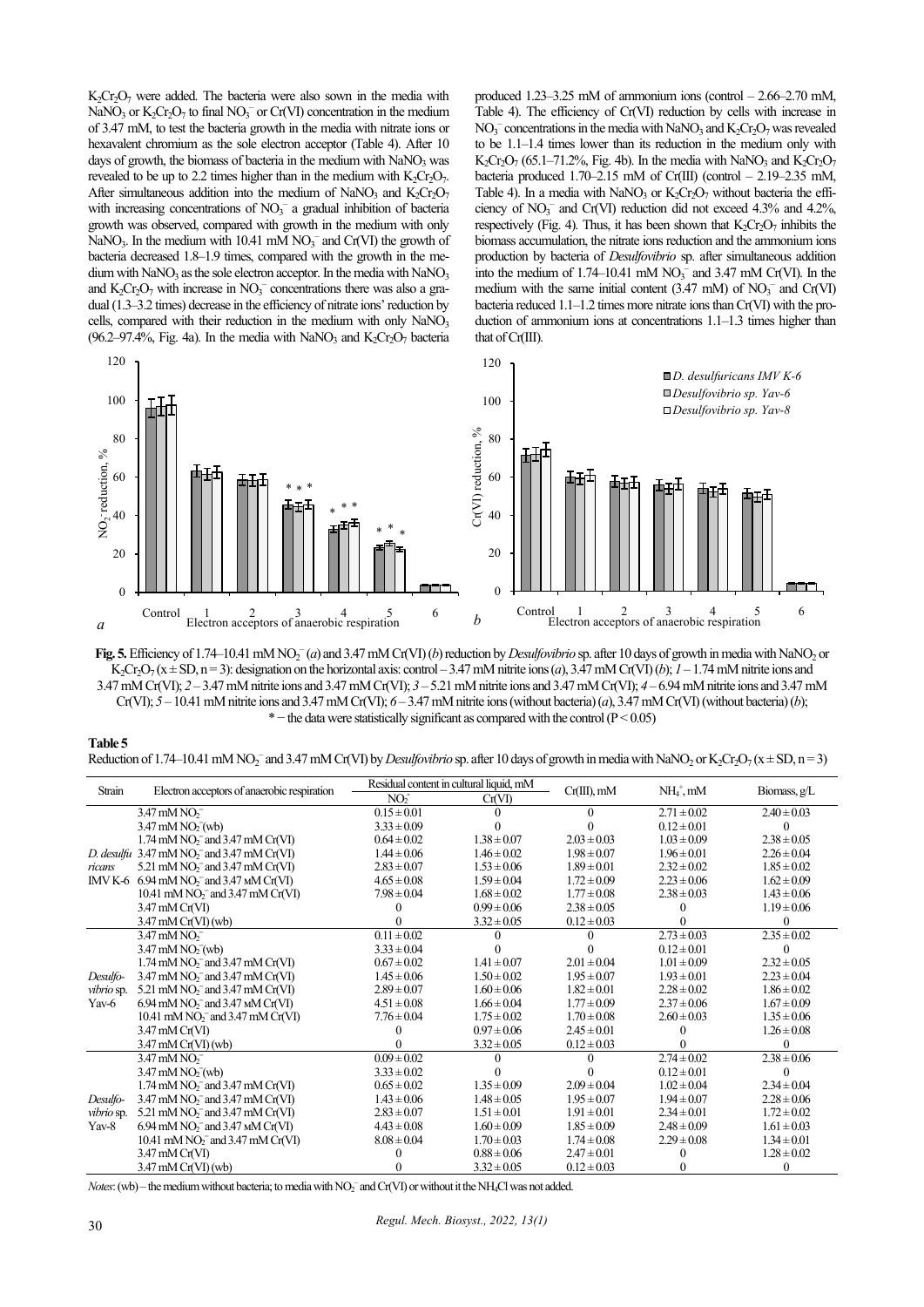

**Fig. 6.**Biomass accumulation by *Desulfovibrio desulfuricans*IMV K-6 (*a*), *Desulfovibrio* sp. Yav-6 (*b*) and *Desulfovibrio* sp. Yav-8 (*c*) during growth in media with NaNO<sub>3</sub> (*1*), NaNO<sub>3</sub> and K<sub>2</sub>Cr<sub>2</sub>O<sub>7</sub> (*2*), K<sub>2</sub>Cr<sub>2</sub>O<sub>7</sub> (*3*) ( $x \pm SD$ , n=3)

The influence of sodium dichromate at Cr(VI) concentration in the medium of 3.47 mM on the 1.74–10.41 mM nitrite ions usage by bacteria was studied. Bacteria were cultivated in the media without NH4Cl, to which NaNO<sub>2</sub> at different concentrations and  $3.47 \text{ mM Cr(VI)}$  in form of  $K_2Cr_2O_7$  were added. The bacteria were also sown in media with NaNO<sub>2</sub> or  $K_2Cr_2O_7$  to final  $NO_2^-$  or Cr(VI) concentration in the medium of 3.47mM, to test the bacteria growth in the media with nitrite ions or hexavalent chromium as the sole electron acceptor (Table 5). Biomass of bacteria in the medium with  $NaNO<sub>2</sub>$  was revealed to be 1.9–2.0 times higher than in the medium with  $K_2Cr_2O_7$ . After simultaneous addition into the medium of NaNO<sub>2</sub> and  $K_2Cr_2O_7$  with increasing concentrations of NO<sub>2</sub><sup>-</sup> there was a decrease in the bacteria growth, compared with growth in a medium with  $\text{NaNO}_2$ . In the medium with  $10.41 \text{ mM } \text{NO}_2^-$  and  $\text{Cr(VI)}$ the growth of bacteria was decreased 1.7–1.8 times, compared with growth in medium with only  $NaNO<sub>2</sub>$ . In the media with  $NaNO<sub>2</sub>$  and  $K_2Cr_2O_7$  with increase of  $NO_2^-$  concentrations there was a gradual (1.5– 4.3 times) decrease in the efficiency of nitrite ions reduction by bacteria, as compared with their reduction in the medium with  $\text{NaNO}_2$  (95.7–97.4%) (Fig. 5a). In the media, containing NaNO<sub>2</sub> and  $K_2Cr_2O_7$ , the cells produced  $1.01-2.60$  mM of ammonium ions (control  $-2.71-2.74$  mM, Table 5). The efficiency of the Cr(VI) reduction by bacteria with increase of  $NO_2^-$  concentrations in the media with NaNO<sub>2</sub> and  $K_2Cr_2O_7$  was revealed to be from 1.2 to 1.5 times lower than its reduction in the medium with K<sub>2</sub>Cr<sub>2</sub>O<sub>7</sub> (71.5–74.6%, Fig. 5b). In the media with NaNO<sub>2</sub> and K<sub>2</sub>Cr<sub>2</sub>O<sub>7</sub> cells produced  $1.77-2.01$  mM of the Cr(III) (control  $- 2.38-2.47$  mM, Table 5). In the media with NaNO<sub>2</sub> and  $K_2Cr_2O_7$  without bacteria the reduction of NO<sub>2</sub><sup>-</sup> and Cr(VI) did not exceed 4.0% and 4.3%, respectively (Fig. 5). Thus, it has been established that  $K_2Cr_2O_7$  inhibits the biomass accumulation, the nitrite ions' reduction and the ammonium ions production by bacteria of *Desulfovibrio* sp. after simultaneous addition into the medium of 1.74–10.41 mM  $NO<sub>2</sub><sup>-</sup>$  and 3.47 mM Cr(VI). In the medium

with the same initial content (3.47 mM)  $NO<sub>2</sub><sup>-</sup>$  and Cr(VI) the reduction of Cr(VI) by bacteria did not differ from the reduction of nitrite ions (was only slightly lower), almost the same concentrations of trivalent chromium and ammonium ions in the cultural liquid were detected.

Bacteria were cultivated during 10 days in the media without NH4Cl, to which NaNO<sub>3</sub> and  $K_2Cr_2O_7$  were added to equal NO<sub>3</sub><sup>-</sup> and Cr(VI) concentrations in the medium of 3.47 mM. The bacteria were also sown in the media with NaNO<sub>3</sub> or  $K_2Cr_2O_7$  to final NO<sub>3</sub><sup>-</sup> or Cr(VI) concentration in the medium of 3.47 mM, to test the bacteria growth in the media with nitrate ions or hexavalent chromium as the sole electron acceptor (Fig.6–8). On day 10 of growth the biomass of bacteria in the medium with  $NaNO<sub>3</sub>$ was revealed to be 2.4–2.5 times higher than in the medium with  $K_2Cr_2O_7$ . In the medium with NaNO<sub>3</sub> and  $K_2Cr_2O_7$  the biomass of bacteria was  $1.1$  times lower than in the medium with only NaNO<sub>3</sub>, but 2.2 times higher than in the medium with  $K_2Cr_2O_7$  as the sole electron acceptor (Fig. 6). In the medium with NaNO<sub>3</sub> and  $K_2Cr_2O_7$  there was a 1.5 times decrease in the efficiency of nitrate ions' reduction by cells, compared with their reduction in the medium with only  $NaNO<sub>3</sub>(95.7–96.8%)$ (Fig. 7a, 7b). In the medium with NaNO<sub>3</sub> and  $K_2Cr_2O_7$  bacteria produced 2.18–2.25 mM of ammonium ions (control – 2.63–2.78 mM, Fig. 8a, 8b, 8c). The efficiency of Cr(VI) reduction by cells in the medium with Na-NO<sub>3</sub> and  $K_2Cr_2O_7$  was revealed to be from 1.2 to 1.4 times lower than its reduction in the medium only with  $K_2Cr_2O_7$  (68.6–70.9%, Fig. 7c, 7d). In the medium with NaNO<sub>3</sub> and K<sub>2</sub>Cr<sub>2</sub>O<sub>7</sub> bacteria produced 1.73– 1.94mM of Cr(III) (control – 2.31–2.38 mM, Fig. 8d, 8e, 8f). In the medium with NaNO<sub>3</sub> and K<sub>2</sub>Cr<sub>2</sub>O<sub>7</sub> bacteria reduced  $1.1-1.3$  times more nitrate ions than Cr(VI) with the production of  $NH_4^+$  at concentrations 1.2– 1.3 times higher than that of Cr(III) (Fig. 8). In a medium with NaNO<sub>3</sub> or  $K_2Cr_2O_7$  without bacteria the efficiency of  $NO_3^-$  and  $Cr(VI)$  reduction did not exceed 3.2–3.7% and 4.0–4.3%, respectively (Fig. 7). Thus, it has been shown that  $K_2Cr_2O_7$  inhibits the biomass accumulation, the nitrate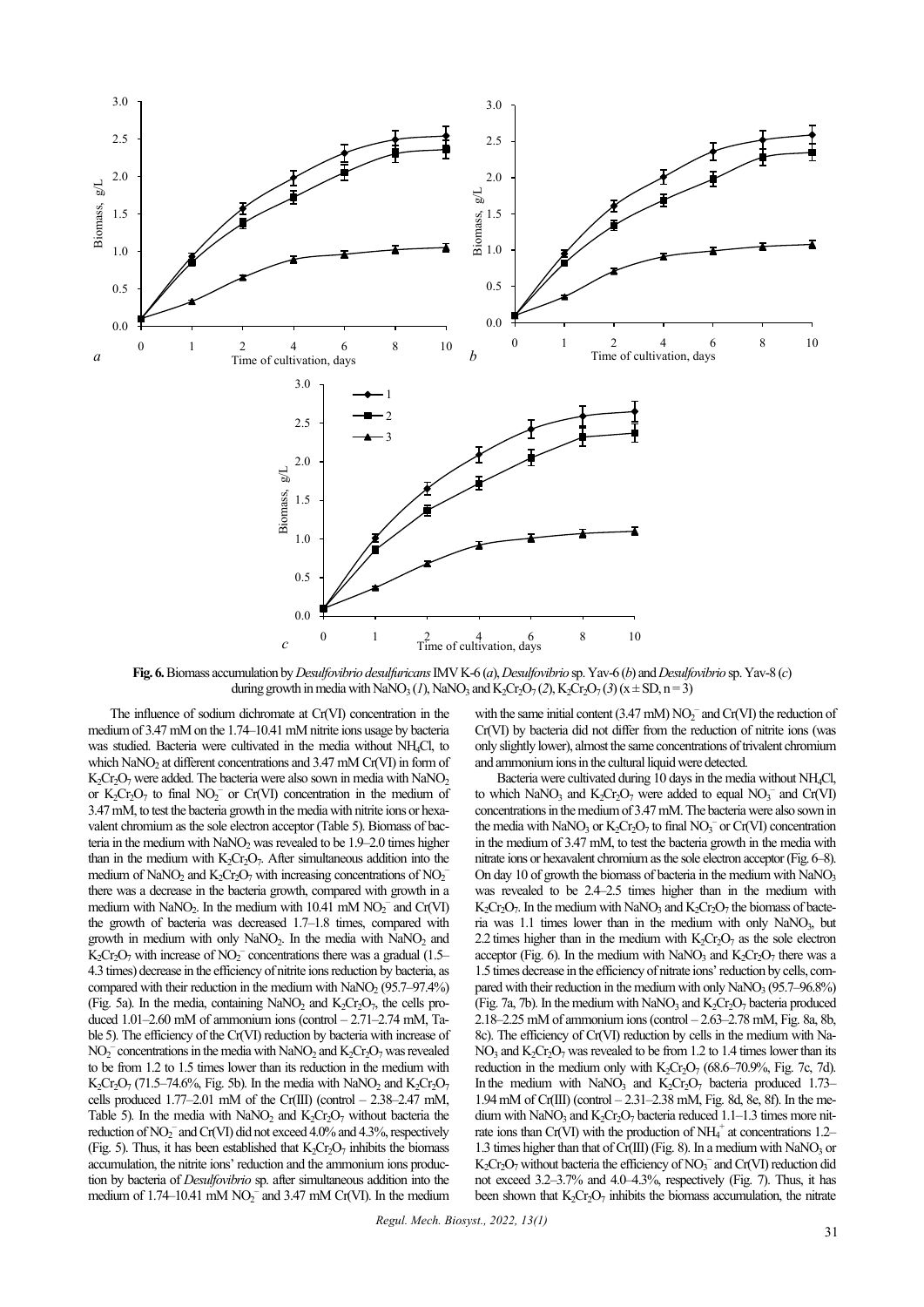ions' reduction and the ammonium ions production by bacteria of *Desulfovibrio* sp. after simultaneous addition into the medium of 3.47 mM  $NO<sub>3</sub><sup>-</sup>$  and 3.47 mM Cr(VI).

Bacteria were grown during 10 days in the media without NH4Cl, to which NaNO<sub>2</sub> and  $K_2Cr_2O_7$  were added to equal NO<sub>2</sub><sup>-</sup> and Cr(VI) concentrations in the medium of 3.47 mM. The bacteria were also sown in the media with NaNO<sub>2</sub> or  $K_2Cr_2O_7$  to final NO<sub>2</sub><sup>-</sup> or Cr(VI) concentration in the medium of 3.47 mM, to test the bacteria growth in the media with nitrite ions or hexavalent chromium as the sole electron acceptor (Fig. 9– 11). On day 10 of growth the biomass of bacteria in the medium with NaNO<sub>2</sub> was revealed to be up to 2.2 times higher than in the medium with  $K_2Cr_2O_7$ . In the medium with NaNO<sub>2</sub> and  $K_2Cr_2O_7$  the biomass of bacteria was almost the same as in the medium with only  $\text{NaNO}_2$ , but 2.1 times higher than in the medium with  $K_2Cr_2O_7$  as the sole electron acceptor (Fig. 9). In the medium with NaNO<sub>2</sub> and  $K_2Cr_2O_7$  there was a 1.6 times decrease in the efficiency of nitrite ions' reduction by cells, compared with their reduction in the medium with only NaNO<sub>2</sub>  $(93.1–96.5\%$ , Fig. 10a,

10b). In the medium with NaNO<sub>2</sub> and K<sub>2</sub>Cr<sub>2</sub>O<sub>7</sub> bacteria produced 1.96– 2.01 mM of ammonium ions (control  $- 2.59 - 2.71$  mM, Fig. 11a, 11b, 11c). The efficiency of Cr(VI) reduction by cells in the medium with NaNO<sub>2</sub> and K<sub>2</sub>Cr<sub>2</sub>O<sub>7</sub> was revealed to be from 1.2 to 1.3 times lower than its reduction in the medium only with  $K_2Cr_2O_7$  (69.7–71.2%, Fig. 10c, 10d). In the medium with  $NaNO<sub>2</sub>$  and  $K<sub>2</sub>Cr<sub>2</sub>O<sub>7</sub>$  bacteria produced 1.86– 1.93 mM of Cr(III) (control – 2.36–2.43 mM, Fig. 11d, 11e, 11f). In the medium with  $NaNO<sub>2</sub>$  and  $K<sub>2</sub>Cr<sub>2</sub>O<sub>7</sub>$  bacteria reduced up to 1.1 times more nitrite ions than Cr(VI) with the production of  $NH_4^+$  at concentrations in the same number times higher than that of Cr(III) (Fig. 11). In a media with NaNO<sub>2</sub> or  $K_2Cr_2O_7$  without bacteria the efficiency of NO<sub>2</sub><sup>-</sup> and Cr(VI) reduction did not exceed 3.2–3.8 and 4.0–4.3%, respectively (Fig. 10). Thus, it has been shown that  $K_2Cr_2O_7$  inhibits the biomass accumulation, the nitrite ions reduction and the ammonium ions production by bacteria of *Desulfovibrio* sp. after simultaneous addition into the medium of 3.47 mM  $NO<sub>2</sub><sup>-</sup>$  and 3.47 mM Cr(VI).



Fig. 7. Efficiency of 3.47 mM NO<sub>3</sub><sup> $-$ </sup>(*a*, *b*) or 3.47 mM Cr(VI) (*c*, *d*) reduction by *Desulfovibrio* sp. after 10 days of growth in the media with NaNO<sub>3</sub> (*a*), NaNO<sub>3</sub> and K<sub>2</sub>Cr<sub>2</sub>O<sub>7</sub> (*b*, *c*), K<sub>2</sub>Cr<sub>2</sub>O<sub>7</sub> (*d*) and in the same media without bacteria (x  $\pm$  SD, n = 3)

# **Discussion**

Studies of metabolic processes carried out by sulfidogenic bacteria of contaminated ecosystems are important because they determine the functioning of microbocenoses of these areas and are an important factor in evaluation of ecological status of transformed biotopes. Sulfate reducing bacteria actively grow in water or other environments with low redox potential, they have a unique metabolic property – the ability to transfer hydrogen from organic substrates to sulfate ions as the terminal electron acceptor and reduce them to  $H<sub>2</sub>S$ , which is a dangerous factor of environmental pollution. Hydrogen sulfide inhibits the processes of anaerobic respiration in microorganisms, damages the structure of metalloproteins and sulfur-containing proteins, disrupts the mitochondrial respiration in eukaryotes due to depolarization of mitochondrial membranes or inhibi-

tion of cytochrome oxidase – a key enzyme in the respiratory chain (Kuznetsov et al., 2015; Basniwal et al., 2017). Sulfate reducing bacteria play an important role in the regulation the level not only of sulfur and carbon compounds, but also of nitrogen and metals in the environment. However, contamination of the environment with heavy metals negatively affects the physiological and biochemical processes carried out by these bacteria (Kozlova et al., 2008; Moroz et al., 2016). The efficiency of biological methods of environmental purification depends not only on the metabolic activity of selected strains of bacteria, but also on their resistance to contaminants.

Nitrates, nitrites and other oxidized nitrogen compounds (dinitrogen and nitrogen oxides, nitrogen dioxide, peroxyacetyl nitrates) are among the most dangerous pollutants of the environment. The main toxic effect of nitrates and nitrites on eukaryotes is the conversion of hemoglobin to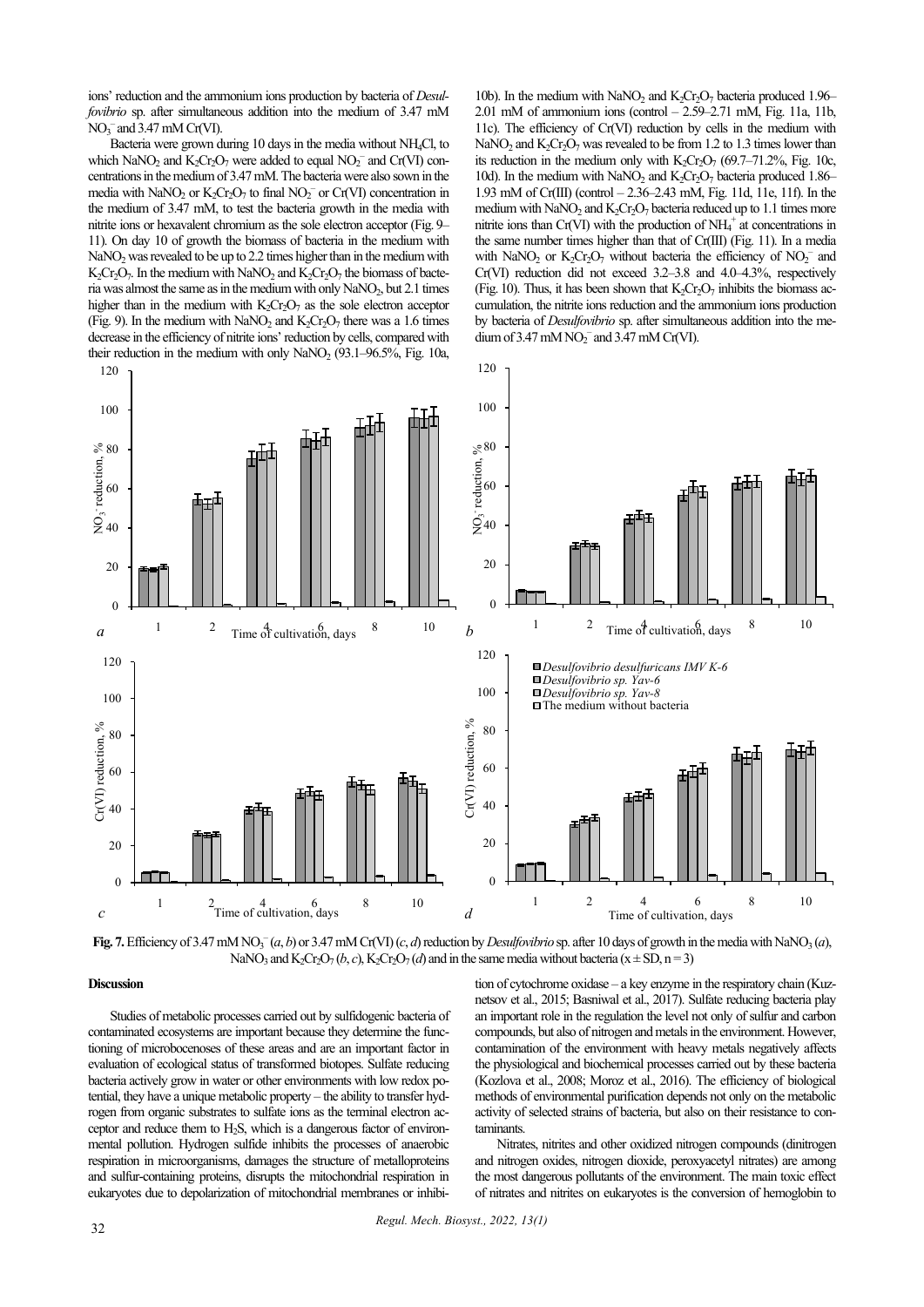methemoglobin, which is unable to carry oxygen. In addition, nitrites in eu- and prokaryotic cells cause changes in extracellular and intracellular levels of Cl<sup>-</sup> and K<sup>+</sup>, which causes a strong electrolyte imbalance, as well as the formation of N-nitroso compounds (nitrosamines), which are mutagenic and carcinogenic (Camargo & Alonso, 2006; Kuypers et al., 2018).

Although at simultaneous presence in medium of  $SO_4^2$  and oxidized form of chromium bacteria were used to a greater extent than  $K_2Cr_2O_7$ , at all investigated concentrations it displays on microorganisms more or less expressive toxic action, which was shown in inhibition of their dissimilatory sulfate reduction. Despite the fact that the reduction of metal oxidants by membrane-bound metal reductases is mainly carried out outside the cell (Gescher & Kappler, 2012; Simonte et al., 2017), with increasing the concentration of soluble  $K_2Cr_2O_7$  in the medium increase in the degree of Cr(VІ) penetration through the cytoplasmic membrane of bacteria into the cytoplasm, where its interaction with intracellular metabolites occurs, oxygen radicals are formed, Cr(III) accumulates as a reduced end product, which causes inhibition of bacteria growth and their metabolic activity (Richter et al., 2012; Viti et al., 2014).



Fig. 8. Residual content of NO<sub>3</sub> or Cr(VI) (1, 2, 5, 6) and concentrations of NH<sub>4</sub><sup>+</sup> or Cr(III) (3, 4, 7, 8) in cultural liquid during growth *Desulfovibrio desulfuricans* IMV K-6 (*a*, *d*), *Desulfovibrio* sp. Yav-6 (*b*, *e*) and *Desulfovibrio* sp. Yav-8 (*c*, *f*) in the media with NaNO<sub>3</sub> or K<sub>2</sub>Cr<sub>2</sub>O<sub>7</sub> (1, 3), NaNO<sub>3</sub> and K<sub>2</sub>Cr<sub>2</sub>O<sub>7</sub> (2, 4) and in the media with NaNO<sub>3</sub> or K<sub>2</sub>Cr<sub>2</sub>O<sub>7</sub> (5, 7), NaNO<sub>3</sub> and K<sub>2</sub>Cr<sub>2</sub>O<sub>7</sub> (6, 8) without bacteria (x ± SD, n = 3)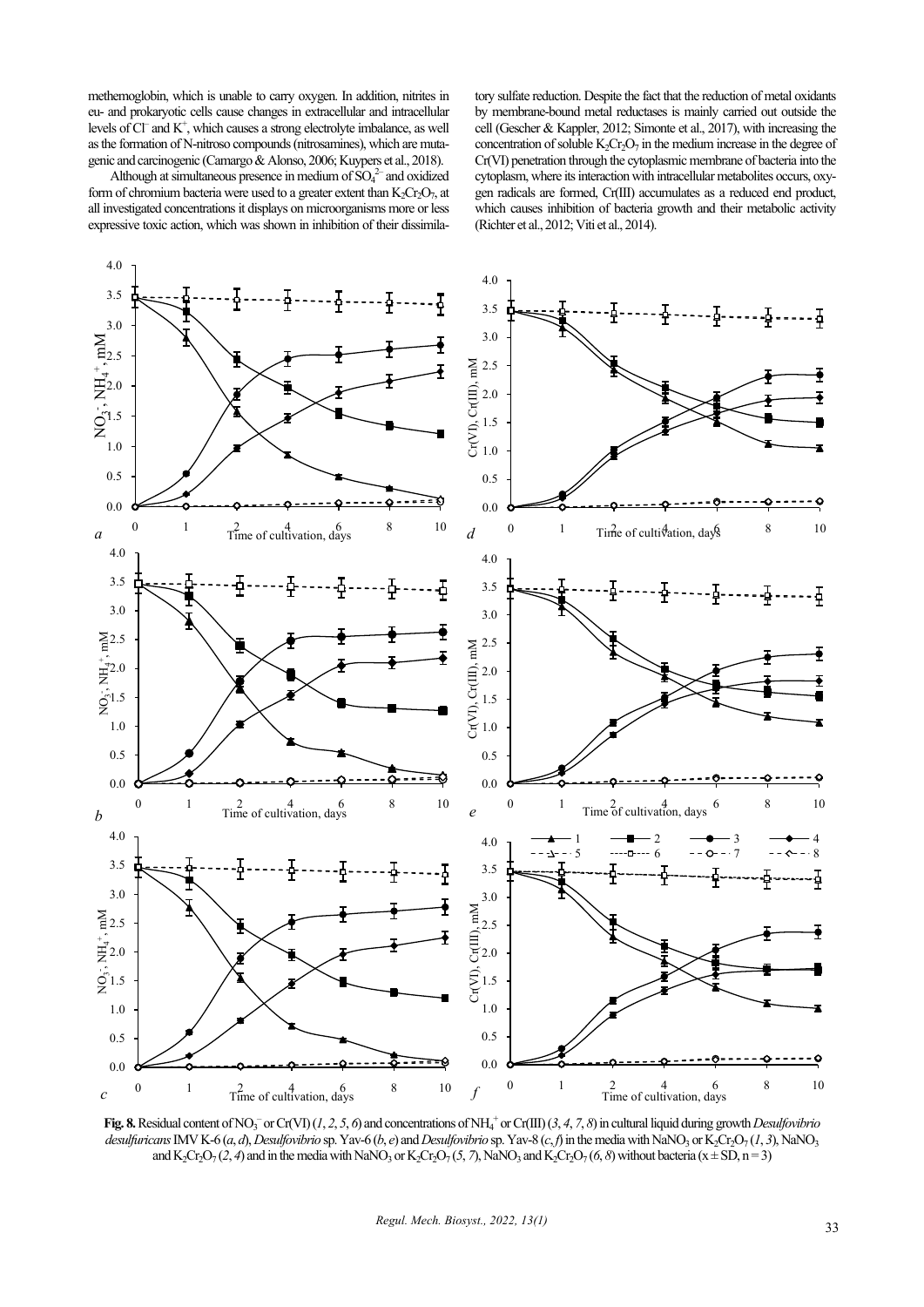





Fig. 10. Efficiency of 3.47 mM NO<sub>2</sub><sup>-</sup>(*a*, *b*) or 3.47 mM Cr(VI)(*c*, *d*) reduction by *Desulfovibrio* sp. after 10 days of growth in the media with NaNO<sub>2</sub>(*a*), NaNO<sub>2</sub> and K<sub>2</sub>Cr<sub>2</sub>O<sub>7</sub> (*b*, *c*), K<sub>2</sub>Cr<sub>2</sub>O<sub>7</sub> (*d*) and in the same media without bacteria (x  $\pm$  SD, n = 3)

*Regul. Mech. Biosyst., 2022, 13(1)*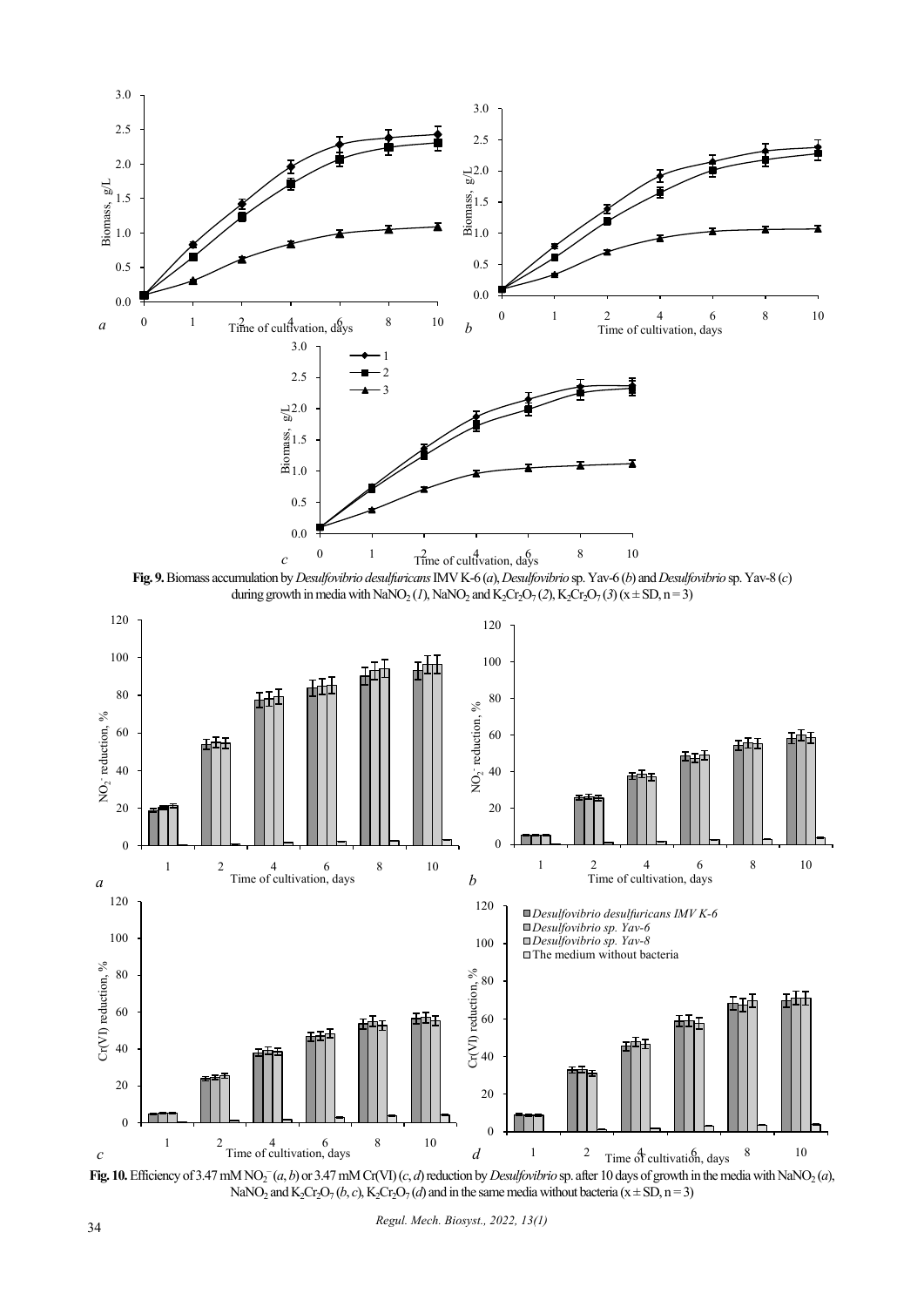

**Fig. 11.** Residual content of NO<sub>2</sub><sup>-</sup> or Cr(VI) (1, 2, 5, 6) and concentrations of NH<sub>4</sub><sup>+</sup> or Cr(III) (3, 4, 7, 8) in cultural liquid during growth Desulfovibrio desulfuricans IMV K-6 (a, d), Desulfovibrio sp. Yav-6 (b, e) and Desulfovibrio sp. Yav-8 (c, f) in the media with NaNO, or K, Cr, O, (1, 3), NaNO<sub>2</sub> and K<sub>2</sub>Cr<sub>2</sub>O<sub>7</sub> (2, 4) and in the media with NaNO<sub>2</sub> or K<sub>2</sub>Cr<sub>2</sub>O<sub>7</sub> (5, 7), NaNO<sub>2</sub> and K<sub>2</sub>Cr<sub>2</sub>O<sub>7</sub> (6, 8) without bacteria (x  $\pm$  SD, n = 3)

In the medium with the same initial content  $(3.47 \text{ mM})$  of  $NO<sub>3</sub><sup>-</sup>$  and Cr(VІ) bacteria reduced 1.2–1.3 times more nitrate ions than Cr(VІ), and in the medium with the same content  $(3.47 \text{ mM})$  of  $NO<sub>2</sub><sup>-</sup>$  and  $Cr(VI)$ strains reduced up to 1.1 times more nitrite ions than Cr(VІ). Nevertheless,  $K<sub>2</sub>Cr<sub>2</sub>O<sub>7</sub>$  at all concentrations in the medium showed an inhibitory action on nitrate and nitrite reduction, which was carried out by the investigated strains of bacteria. The negative influence of Cr(VІ) on the activity of molybdenum-containing membrane-bound respiratory or dissimilatory nitrate reductase (Morozkina & Zvyagilskaya, 2007), as well as periplasmic nitrite reductase, containing siro heme as prosthetic group (Keith & Herbert, 1983; Xia et al., 2018), in bacteria of the *Desulfovibrio* genus can be due to damage to the cytoplasmic membrane structure or modification of active conformation and denaturation of the protein molecule as a result of

the replacement of the necessary metal ion by the chromium in the active center of the enzyme. Although at pH 7.0 the standard oxidation-reduction potential of the Cr(VI)/Cr(III) pair  $(E_0^{\prime} = +1.33V)$  is higher than that of the oxidation-reduction  $NO_3^-/NO_2^-$  pair  $(E_0^{\prime} = +0.78 \text{ V})$ , and higher than that of NO<sub>2</sub><sup>-</sup>/NH<sub>4</sub><sup>+</sup> pair (E<sub>0</sub>'=+0.34 V) (Lengeler et al., 2005; Richter et al., 2012), the efficiency of electron acceptor reduction by microorganisms is primarily determined by the difference between the donor and electron acceptor potentials, which depend on the pH of the medium and change during cultivation of bacteria (Gescher & Kappler, 2012). Sulfate reducing bacteria of the *Desulfovibrio* genus oxidize organic substrates only to acetate; among them are species able to use lactate, pyruvate, malate, fumarate, citrate, ethanol, butanol, glucose, molecular hydrogen, and formate as electron donors (Lengeler et al., 2005). Therefore, the energy supply of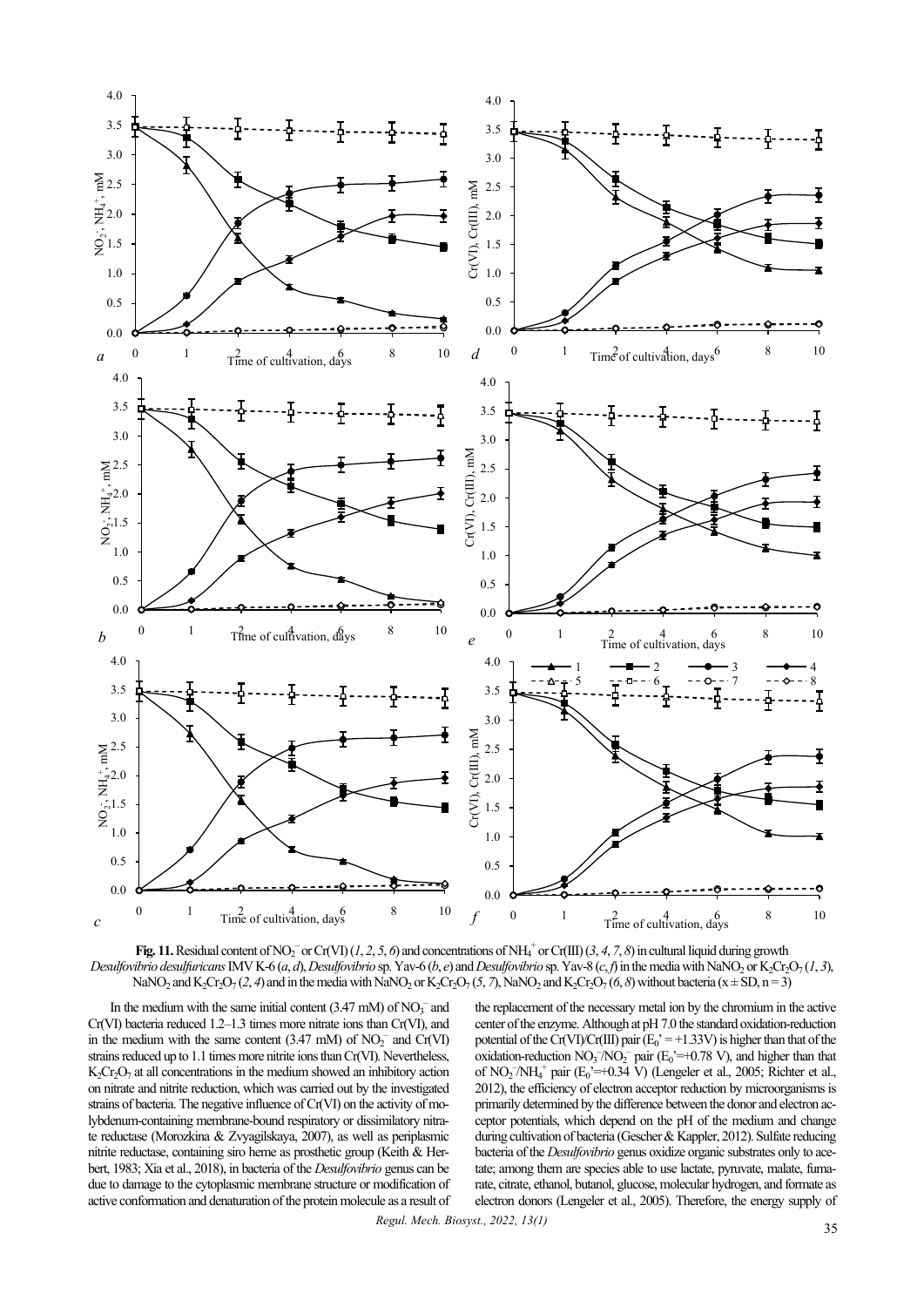cells in the process of anaerobic respiration depends not only on the oxidation-reduction potential of the electron acceptor present in the medium, but also on the ways of ATP synthesis in the process of electron donor oxidation: by substrate level or oxidative phosphorylation (Lengeler et al., 2005; Rosenberg et al., 2014; McKinlay et al., 2020).

The processes of nitrate and nitride reduction, carried out by the bacteria of the *Desulfovibrio* genus, were revealed to be less sensitive to the negative influence of sodium dichromate, as compared with the process of sulfate ions reduction. When the sulfate ions' reduction by bacteria in the presence of 1.74–10.41 mM Cr(VІ) decreased by 3.2–4.6 times, then the nitrate ions' reduction was by 1.2–1.9 times, nitrite ions was by 1.5–2.7 times, in comparison with their reduction in the media only with  $Na<sub>2</sub>SO<sub>4</sub>×$  $10H<sub>2</sub>O$ , NaNO<sub>3</sub> or NaNO<sub>2</sub> respectively. It is possible that under conditions of growth in the medium with hexavalent chromium and sulfate, nitrate or nitrite ions, nitrate and nitrite reductases of the investigated strains are less sensitive to the negative influence of Cr(VI) than the cytoplasmic enzymes involved in the sulfate respiration of these bacteria: ATP sulfurylase, pyrophosphatase, APS reductase, sulfite reductase as described (Lengeler et al., 2005; Morozkina & Zvyagilskaya, 2007; Sobol & Schiestl, 2012). This can be explained by the fact that at high concentrations in the medium Cr(VІ) can interact not only with functional groups of a number of bacteria cellular metabolites, but also cause oxidative stress (Viti et al., 2014).

During anaerobic growth in medium with  $SO_4^{2-}$  and Cr(VI), bacteria to a greater extent use a powerful oxidizing agent, such as hexavalent chromium, in preference to sulfates. This could confirm the assumption that when more than one potential source for energy is available, bacterial regulatory mechanisms ensure that the thermodynamically most favourable electron acceptors are used first (Cadby et al., 2017). But bacteria, normally associated with environments that have, in addition to oxidized forms of metals, less-powerful electron acceptors, such as nitrates or nitrites, use a thermodynamically more favourable electron acceptor, such as hexavalent chromium, to a lesser extent, possibly due to its high toxicity.

Despite the fact that the reduction of 1.74–10.41 mM Cr(VI) by cells in media with  $Na<sub>2</sub>SO<sub>4</sub>×10H<sub>2</sub>O$ , NaNO<sub>3</sub> or NaNO<sub>2</sub> decreased by 1.2–2.2, 1.1–2.2 and 1.2–2.2 times, respectively, compared with its reduction in the medium only with  $K_2Cr_2O_7$ , the results obtained by us suggest that the investigated strains of bacteria are adapted to high concentrations of hexavalent chromium compounds (up to 10.41 mM) and therefore can survive in environments contaminated by heavy metals. Due to the ability to carry out reductive transformation of chromium, sulfur and nitrogen compounds, isolated strains are promising for application in technologies of complex purification of environments from dangerous toxicants.

#### **Conclusion**

Sulfate reducing bacteria, oxidizing organic compounds, besides sulfates, can use other electron acceptors in the process of anaerobic respiration. They are oxidized metal forms, in particular, chromium, nitrates or nitrites, which are harmful for organisms. In the media with  $Na<sub>2</sub>SO<sub>4</sub>×$  $10H<sub>2</sub>O$  and  $K<sub>2</sub>Cr<sub>2</sub>O<sub>7</sub>$  at all tested concentrations the bacteria reduced more Cr(VI) than  $SO_4^2$ . In the media with NaNO<sub>3</sub> or NaNO<sub>2</sub> and K<sub>2</sub>Cr<sub>2</sub>O<sub>7</sub> at all concentrations the bacteria reduced more  $NO<sub>3</sub><sup>-</sup>$  or  $NO<sub>2</sub><sup>-</sup>$ , than Cr(VI). Nevertheless,  $K_2Cr_2O_7$  at all concentrations in the medium showed a toxic effect on dissimilatory sulfate, nitrate and nitrite reduction, carried out by bacteria. Due to the exoelectrogenic properties the investigated strains of *Desulfovibrio* sp., which demonstrated the high metal reducing activity even in the media with two various electron acceptors, can be applied as the anode biocatalysts in microbial fuel cells for the formation of electric current during the oxidation of organic matter. The resistance of the strains of *Desulfovibrio* genus, isolated from the Yavorivske Lake, to different pollutants can be the basis for their application in bioremediation technologies.

The work was financially supported by the Ministry of Education and Science of Ukraine, grant Bm-14F "Modelling and prediction of the influence of chemical contaminants on microorganisms, which convert sulfur compounds", No. 0121U109616.

## **References**

- [Abdulina, D. R., Purish, L. M., & Iutynska, G. O. \(2018\). Microbial communities](http://doi.org/10.15407/microbiolj80.05.003)  [and sulfate-reducing bacteria in soils near main-gas pipeline. Mikrobiolohichnyi](http://doi.org/10.15407/microbiolj80.05.003)  [Zhurnal, 80\(5\), 3–14.](http://doi.org/10.15407/microbiolj80.05.003)
- [Aguilar-Barajas, E., Diaz-Perez, C., Ramirez-Diaz, M. I., Riveros-Rosas, H., & Cer](http://doi.org/10.1007/s10534-011-9421-x)[vantes, C. \(2011\). Bacterial transport of sulfate, molybdate, and related oxy](http://doi.org/10.1007/s10534-011-9421-x)[anions. Biometals, 24, 687–707.](http://doi.org/10.1007/s10534-011-9421-x)
- Barton, L. L., Tomei-Torres, F. A., Xu, H., & Zocco, T. (2015). Metabolism of metals and metalloids by the sulfate-reducing bacteria. In: Saffarini, D. (Ed.). Bacteria-metal interactions. Springer International Publishing, Switzerland. Pp.57−83.
- [Basniwal, R. K., Singh, N. J., Kumar, M., Kumar, V., Tuteja, N., Varma, A., & Goyal,](http://doi.org/10.1007/978-3-319-47744-2_22)  [P. \(2017\). Biotransformation of xenobiotic compounds: Microbial approach. In:](http://doi.org/10.1007/978-3-319-47744-2_22)  Hashmi, M., Kumar, V., & Varma, A. (Eds.). Xenobiotics in the soil environment: [Monitoring, toxicity and management. Springer, Cham. Pp.335–345.](http://doi.org/10.1007/978-3-319-47744-2_22)
- [Belchik, S. M., Kennedy, D. W., Dohnalkova, A. C., Wang, Y. M., Sevinc, P. C.,](http://doi.org/10.1128/AEM.02463-10)  [Wu, H., Lin, Y. H., Lu, H. P., Fredrickson, J. K., & Shi, L. \(2011\). Extracellular](http://doi.org/10.1128/AEM.02463-10)  [reduction of hexavalent chromium by cytochromes MtrC and OmcA of](http://doi.org/10.1128/AEM.02463-10) *Shewanella oneidensis* [MR-1. Applied and Environmental Microbiology, 77\(12\),](http://doi.org/10.1128/AEM.02463-10)  [4035–4041.](http://doi.org/10.1128/AEM.02463-10)
- Bokranz, M. J., Katz, J., Schröder, I., Roberton, A. M., & Kröger, A. (1983). Energy metabolism and biosynthesis of *Vibrio succinogenes* growing with nitrate or nitrite as terminal electron acceptor. Archives of Microbiology, 135, 36–41.
- [Breuer, M. Rosso, K. M., Blumberger, J., & Butt, J. N. \(2015\). Multi-haem cyto](http://doi.org/10.1098/rsif.2014.1117)chromes in *Shewanella oneidensis* [MR-1: Structures, functions and opportuni](http://doi.org/10.1098/rsif.2014.1117)[ties. The Journal of the Royal Society Interface, 12\(102\), 20141117.](http://doi.org/10.1098/rsif.2014.1117)
- [Caballero-Flores, G. G., Costa-Navarrete, Y. M., Ramirez-Diaz, M. I., Silva-San](http://doi.org/10.1111/j.1574-6968.2011.02473.x)[chez, J., & Cervantes, C. \(2012\). Chromate-resistance genes in plasmids from](http://doi.org/10.1111/j.1574-6968.2011.02473.x)  [antibiotic-resistant nosocomial enterobacterial isolates. FEMS Microbiology](http://doi.org/10.1111/j.1574-6968.2011.02473.x)  [Letters, 327\(2\), 148–154.](http://doi.org/10.1111/j.1574-6968.2011.02473.x)
- Cadby, I. T., [Faulkner, M., Cheneby, J., Long,J., van Helden, J., Dolla, A., & Cole,](http://doi.org/10.1038/s41598-017-16403-4)  [J.A. \(2017\). Coordinated response of the](http://doi.org/10.1038/s41598-017-16403-4) *Desulfovibrio desulfuricans* 27774 [transcriptome to nitrate, nitrite and nitric oxide. Scientific Reports, 7, 16228.](http://doi.org/10.1038/s41598-017-16403-4)
- [Camargo, J., & Alonso, A. \(2006\). Ecological and toxicological effects of inorganic](http://doi.org/10.1016/j.envint.2006.05.002)  [nitrogen pollution in aquatic ecosystems: A global assessment. Environment In](http://doi.org/10.1016/j.envint.2006.05.002)[ternational, 32\(6\), 831–849.](http://doi.org/10.1016/j.envint.2006.05.002)
- [Сhayka, O. M., & Peretyatko, T. B. \(2018\). The reduction of hexavalent chromium](http://doi.org/10.15421/031813)  and nitrates by *Desulfuromonas*[sp. YSDS-3, isolated from the soil of Yasiv sul](http://doi.org/10.15421/031813)[fur mine. Ecology and Noospherology, 29\(2\), 76–82.](http://doi.org/10.15421/031813)
- [Fitzgerald, L. A., Petersen, E. R., Leary, D. H., Nadeau, L. J., Soto, C. M., Ray, R. I.,](http://doi.org/10.1016/j.bios.2012.06.039)  [Little, B. J., Ringeisen, B. R., Johnson, G. R., Vora, G. J., & Biffinger, J. C.](http://doi.org/10.1016/j.bios.2012.06.039)  (2013). *Shewanella frigidimarina* [microbial fuel cells and the influence of diva](http://doi.org/10.1016/j.bios.2012.06.039)lent cations on current output. Biosensors and Bioelectronics, 40(1), 102-109.
- [Gescher, J., & Kappler, A. \(2012\). Microbial metal respiration: From geochemistry](http://doi.org/10.1007/978-3-642-32867-1_2)  [to potential applications. Springer-Verlag, Berlin, Heidelberg.](http://doi.org/10.1007/978-3-642-32867-1_2)
- [Granger, D. L., Taintor, R. R., Boockvar, K. S., & Hibbs, J. B. \(1996\). Measurement](http://doi.org/10.1016/s0076-6879(96)68016-1)  [of nitrate and nitrite in biological samples using nitrate reductase and Griess](http://doi.org/10.1016/s0076-6879(96)68016-1)  [reaction. Methods Enzymology, 268, 142–151.](http://doi.org/10.1016/s0076-6879(96)68016-1)
- Gudz, S. P., Нnatush, S. O., Yavorska, G. V., Bilinska, I. S., & Borsukevych, B. M. (2014). Praktykum z mikrobiologiji [Workshop on microbiology]. Ivan Franko National University of Lviv, Lviv (in Ukrainian).
- Gudz, S. P., Peretiatko, T. B., Moroz, O. M., Hnatush, S. O., & Klym, I. R. (2011). Rehulyuvannya rivnya sul'fativ, sirkovodnyu ta vazhkykh metaliv u tekhnohennykh vodoymakh sulfatvidnovljuval'nymy bakterijamy [Regulation of sulfates, hydrogen sulfide and heavy metal level in technogenic reservoirs by sulfatereducing bacteria]. Mikrobiolohichnyi Zhurnal, 73(2), 33–38 (in Ukrainian).
- Hnatush, S., & Maslovska, O. (2018). Sulfur-reducing bacteria *Desulfuromonas acetoxidans* ІМV В-7384 under the influence of heavy metal ions. The Development of Natural Sciences. Izdevnieciba Baltija Publishing, Riga.
- [Hoffmann, M. C., Pfänder, Y., Tintel, M., & Masepohl, B. \(2017\). Bacterial PerO](http://doi.org/10.1128/JB.00183-17)  [permeases transport sulfate and related oxyanions. Journal of Bacteriology,](http://doi.org/10.1128/JB.00183-17)  [199\(14\), e00183-17.](http://doi.org/10.1128/JB.00183-17)
- [Jing, X., Wu, Y., Shi, L., Peacock, C. L., Ashry, N. M., Gao, C., Huang, Q., & Cai, P.](http://doi.org/10.1128/AEM.01941-20)  [\(2020\). Outer membrane c-type cytochromes OmcA and MtrC play distinct](http://doi.org/10.1128/AEM.01941-20)  [roles in enhancing the attachment of](http://doi.org/10.1128/AEM.01941-20) *Shewanella oneidensis* MR-1 cells to goe[thite. Applied and Environmental Microbiology, 86\(23\), e01941-20.](http://doi.org/10.1128/AEM.01941-20)
- Keith, S. M., & Herbert, R. A. (1983). Dissimilatory nitrate reduction by a strain of *Desulfovibrio desulfuricans*. FEMS Microbiology Letters, 18, 55–59.
- [Kiran, M. G., Pakshirajan, K., & Das, G. \(2017\). Heavy metal removal from multi](http://doi.org/10.1016/j.jhazmat.2015.12.042)[component system by sulfate reducing bacteria: Mechanism and cell surface](http://doi.org/10.1016/j.jhazmat.2015.12.042)  [characterization. Journal of Hazardous Materials, 324, 62–70.](http://doi.org/10.1016/j.jhazmat.2015.12.042)
- Kozlova, I. P., Radchenko, O. S., Stepura, L. H., Kondratyuk, T. O., & Pilyashenko-Novokhatnyy, A. I. (2008). Heokhimichna diyalnist mikroorhanizmiv ta yiyi prykladni aspekty [Geochemical activity of microorganisms and its applied aspects]. Naukova Dumka, Kyiv (in Ukrainian).